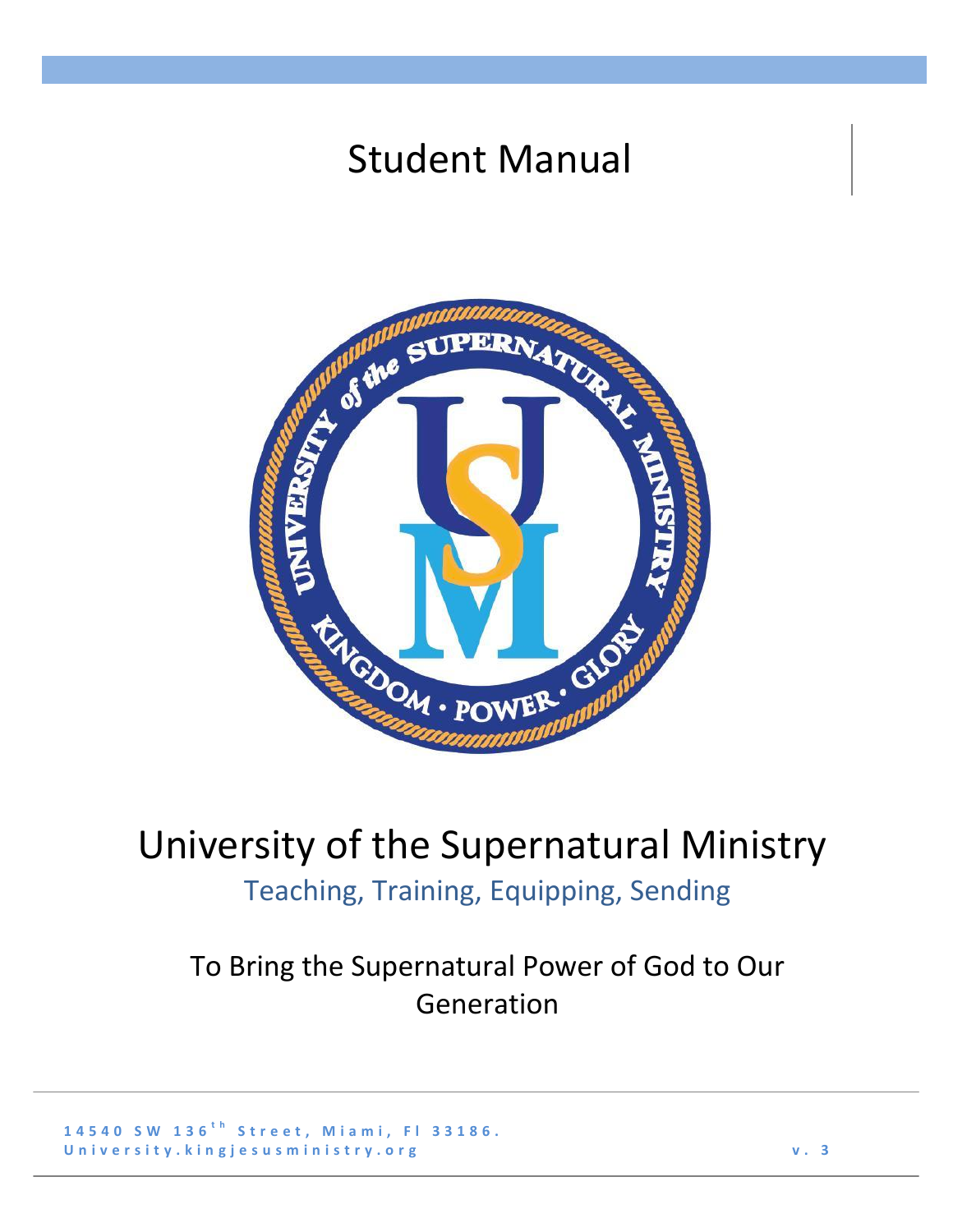## Table of Contents

| <b>General Information</b>                      | 3              |
|-------------------------------------------------|----------------|
| A Word From The President                       | 4              |
| <b>Declaration Of Purpose</b>                   | 4              |
| Vision/Mission                                  | 5              |
| <b>Declaration Of Faith</b>                     | 5              |
| <b>Educational Philosophy</b>                   | $\overline{7}$ |
| <b>Objectives</b>                               | 8              |
| <b>Antidiscrimination Policy</b>                | 9              |
| Location                                        | 9              |
| <b>Affiliations And Accreditation</b>           | <i>10</i>      |
| <b>Policies And Procedures</b>                  | 11             |
| <b>Admissions</b>                               | 12             |
| <b>Credit Transfer Policy</b>                   | 13             |
| Academic Calendar                               | 14             |
| Change Of Course                                | 14             |
| <b>Academic Classification</b>                  | 15             |
| Attendance                                      | 15             |
| Exams                                           | 15             |
| <b>Grading System</b>                           | 16             |
| <b>Transcripts Of Academic History</b>          | 17             |
| <b>Student Information</b>                      | 17             |
| Code Of Conduct                                 | 19             |
| Commitment to Advance Towards your Degree       | 21             |
| <b>Financial Information</b>                    | 23             |
| Academic Programs                               | 26             |
| <b>Associates In Practical Ministry Program</b> | 28             |
| <b>Bachelors In Ministry Program</b>            | 30             |
| <b>Bachelors In Music And Worship Ministry</b>  | 32             |
| <b>Bachelors In Youth Ministry Program</b>      | 34             |
| <b>Faculty And Staff</b>                        | 37             |
| Application                                     | 39             |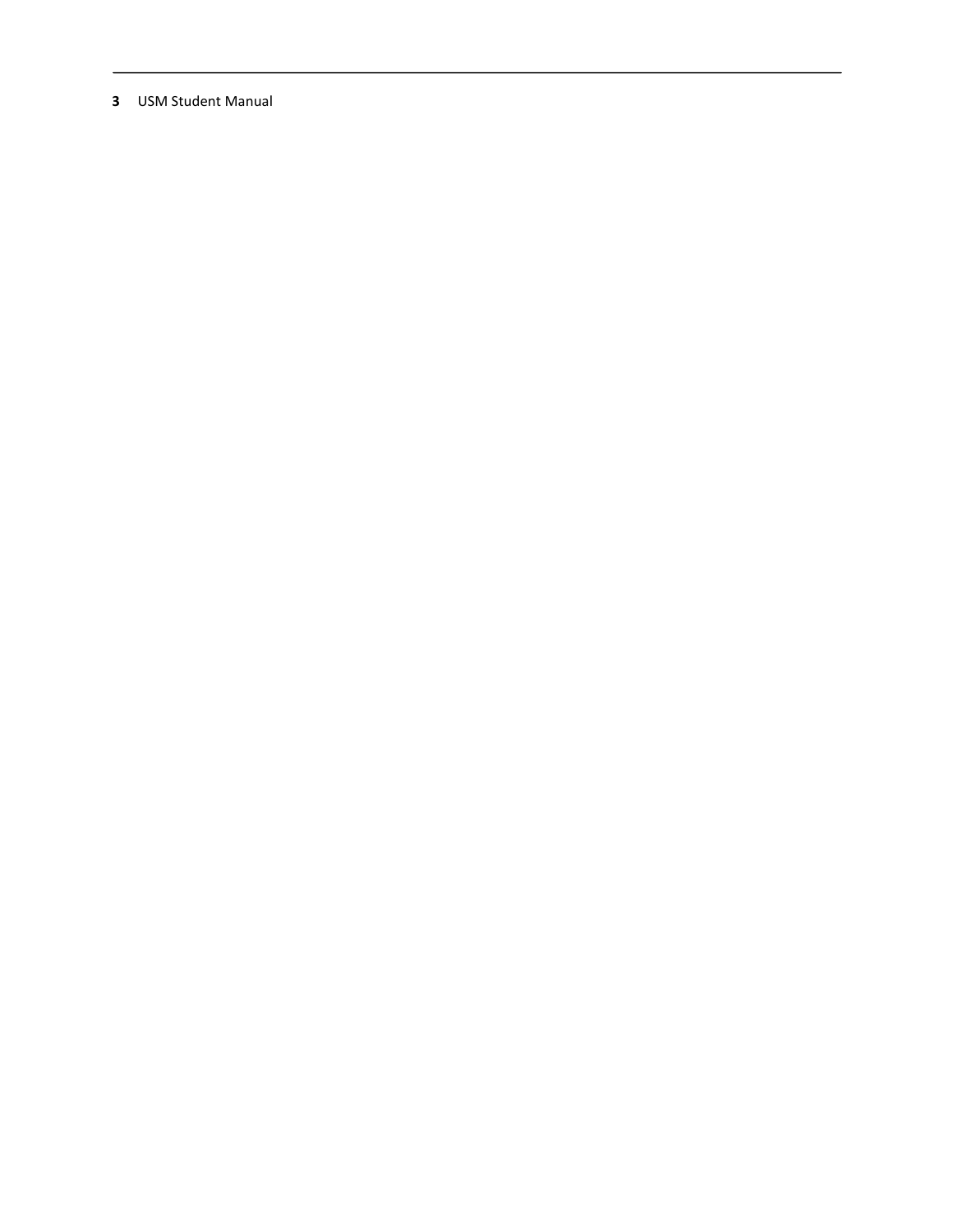

# **GENERAL INFORMATION**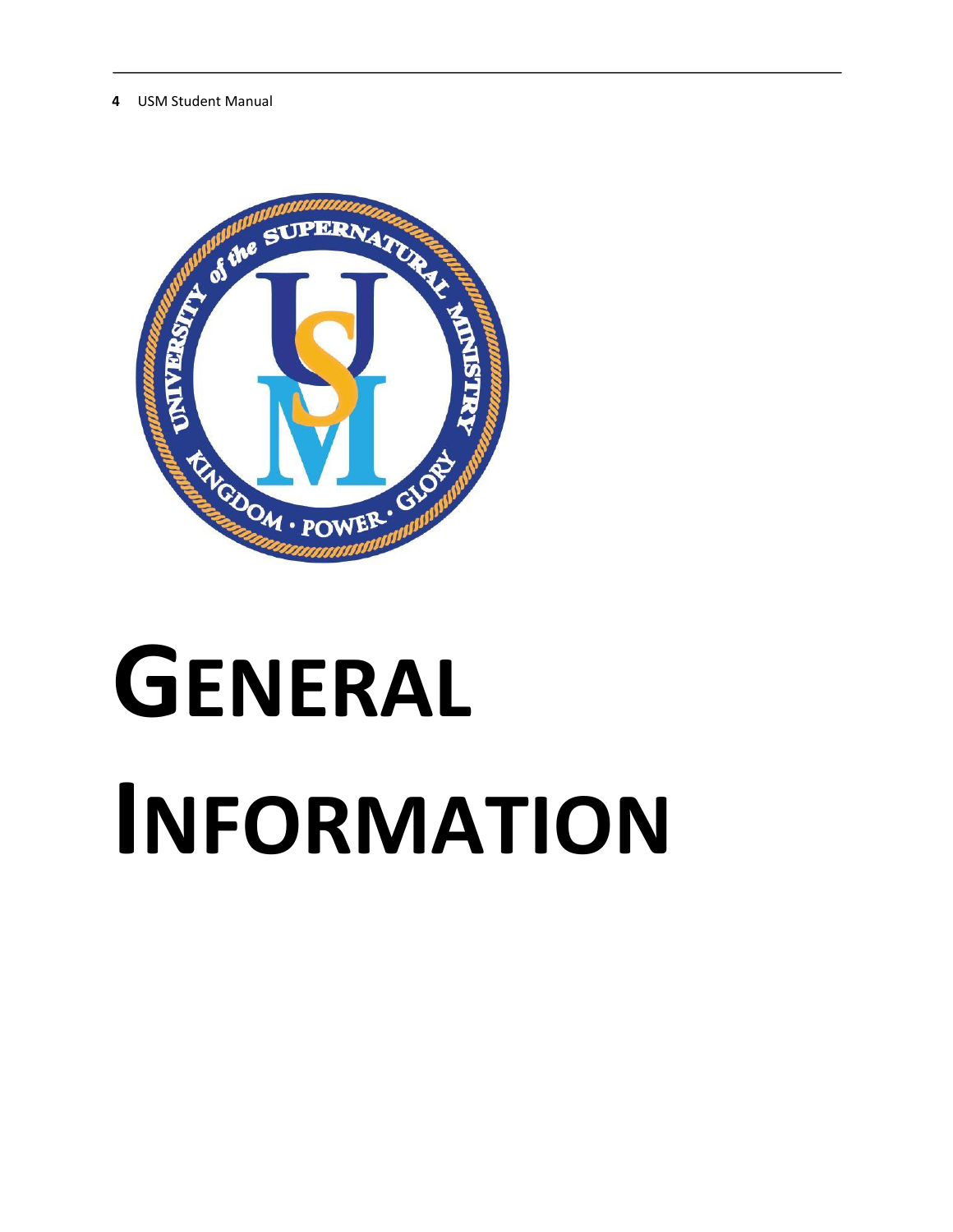## **A WORD FROM THE PRESIDENT**

One day while praying and seeking God's presence and asking for God's purpose for my life I received a visitation from the Lord. Suddenly God filled the room with his presence and I heard an audible voice saying: "I have called you to bring my supernatural power to this generation." Shortly thereafter, I heard the same voice inside, in my spirit, proclaiming the same message. God then explained that the external voice was an angelic proclamation to the world, while the internal voice was His proclamation to my spirit. Afterwards, many prophets independently confirmed this calling upon my life using practically the same word. Since that day, my passion has been to fulfill this call and take God's supernatural power to this generation. While part of this calling is fulfilled by personally demonstrating the power of God through miracles, signs, wonders and the casting out of demons. Another part is fulfilled by training this generation in how to move in the same demonstration of the power of God.

My burden is to help to guide you to accomplish and develop your call through the supernatural power of God. When you enter this University, you will be activated, taught, trained, equipped, and sent out to fulfill your purpose. Our courses are not based simply on transference of knowledge, but rather, in each teaching, you will have an experience, at the moment, with the living God.

What should a student of the University of the Supernatural Ministry expect? You can expect to be taught in doctrinal or foundational teachings, prophetic teaching, and revelatory teaching. This will produce activation in your spirit that will stir up every gift in you. Activation will come through the laying on of hands, through the spoken word, books, videos, teachings, etc. Activation, impartation, revelation, and demonstration will be an integral part of the teachings such that you will be able to demonstrate that which you received.

When you leave, you will have a mind and passion to fulfill the will of God in your life and make a difference in a world that is lost without Christ. You will leave to preach, teach, heal the sick and cast out demons, thus bringing the Kingdom of God as Christ taught His disciples. Essential to this mandate is the manifestation of the supernatural power of God.

## **DECLARATION OF PURPOSE**

The purpose of the University of the Supernatural Ministry is to prepare ministers and Christian leaders to take the Gospel of Jesus Christ to the world by deed and by word (Acts 1:1) through the manifestation of the supernatural power of God. This ministry is seen in the salvation of souls; deliverance of the captives, healing of the sick and miracles, signs and wonders (Is 61:1). The curriculum of the University is designed to produce well-rounded ministers of the Gospel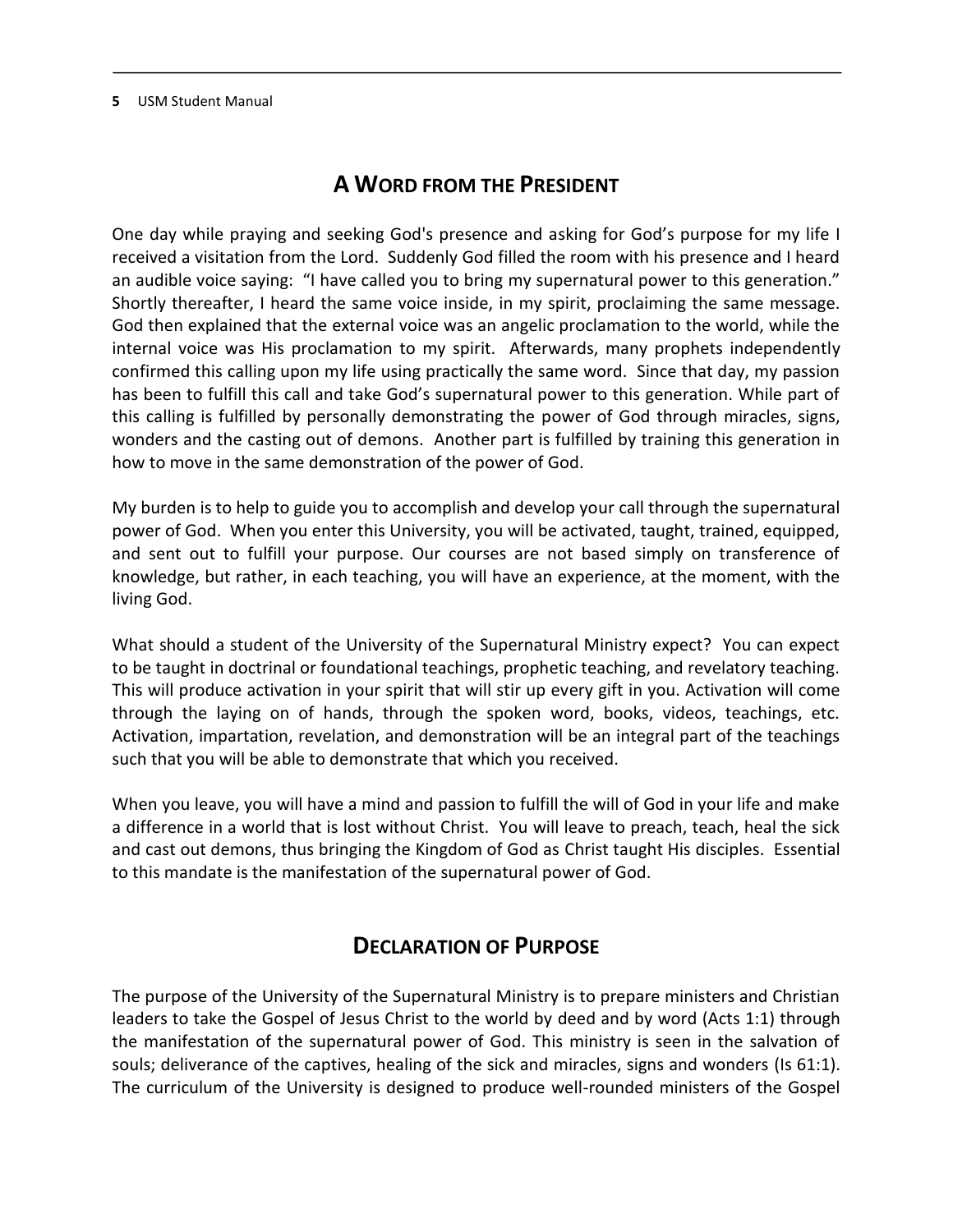who know the Word of God, reflect the character of Christ, and know how to co-labor with the Holy Spirit. Students will discover their calling and are expected to enter into full-time ministry. Thus, the certificates and degrees granted by this institution are mainly designed for religious vocations.

## **VISION**

## **Our vision is to teach, train, equip and send out Christian ministers, operating in the supernatural power of God.**

**Teach** the whole counsel of the Word of God; emphasizing the work of Jesus Christ and the expansion of His Kingdom with the demonstration of power, here and now. **Train** by having assignments and hands-on courses where students apply what they have learned **Equip** through activation, impartation, revelation, and demonstration **Send Out** Christian ministers, with Godly character, activated to go throughout the world preaching the Gospel of the Kingdom of God with supernatural manifestations.

## **MISSION**

The University of the Supernatural Ministry operates under the umbrella of King Jesus Ministry, and carries the same mission statement which is to bring the supernatural power of God to this generation.

## **DECLARATION OF FAITH**

**The Bible.** We believe that the Bible is the inspired, infallible, and unchanging word of God, from Genesis to Revelation (2 Timothy 3:16).

**One God in three persons.** We believe in God the Father, God the Son, and God the Holy Spirit, and that all three are one (1 John 5:7).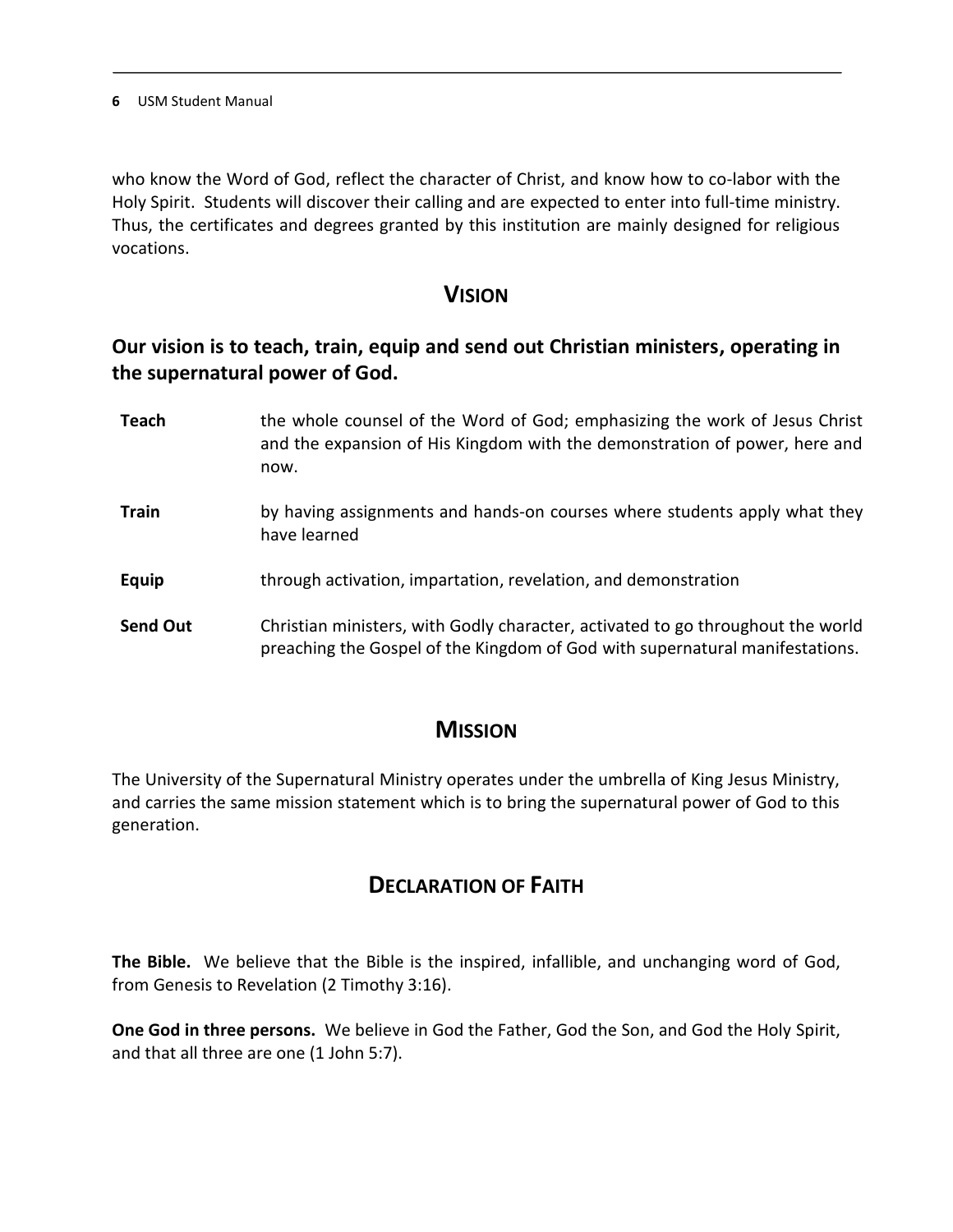**The deity of Jesus Christ.** We believe that Jesus Christ is the only begotten Son of God, born of a virgin, who was crucified, died, and was raised from the dead on the third day, ascended to the heavens and now sits at the right hand of God the Father (Isaiah 7:14, Luke 1:30-35).

**Salvation.** We believe that salvation is obtained through repentance and confession of our sins, and this by grace (not by works) through faith in Christ Jesus. He is the only mediator between God and men (Acts 4:12).

**The resurrection of the dead and eternal life:** We believe in the Second Coming of Jesus for His people, the resurrection of the dead, and the rapture of the Church. All people will be judged by God. Those whose name is written in the book of life will be raised for eternal life and those who are not, for eternal condemnation (1 Thessalonians 4:13-17; Revelation 20:11- 15).

**Sanctification.** We believe in sanctification as a work that was instantaneously accomplished in the Spirit but is also developing progressively in the soul and body of a child of God (Hebrews 12:14; Romans 6:19-22).

#### **Baptism**

- We believe in the baptism in the body of Christ, where people who accept Jesus, have a new birth, and become part of the Body of Christ and His eternal life.
- We believe in baptism in water as a symbol that identifies the believer with the death (to sin) and resurrection of Jesus to eternal life (Romans 6:4).
- We believe in the baptism of the Holy Spirit with the evidence of speaking in tongues and that through this baptism, we receive power to be witnesses of Jesus throughout the world. (Acts 1:8, 2:4, Mark 16:17).

**Laying on of hands.** We believe that it is one of the ways used to transmit blessing, healing and the power of God from one person to another. (Acts 8:15-20, 1 Timothy 4:14, 2 Timothy 1:6)

**The five-fold ministries.** We believe the five-fold ministries mentioned in Ephesians 4.11 were gifts given by God to the body of Christ.

**Governmental ministries.** We believe apostles and prophets are governmental ministries that establish the foundation and Christian doctrine of the church (Ephesians 3.5).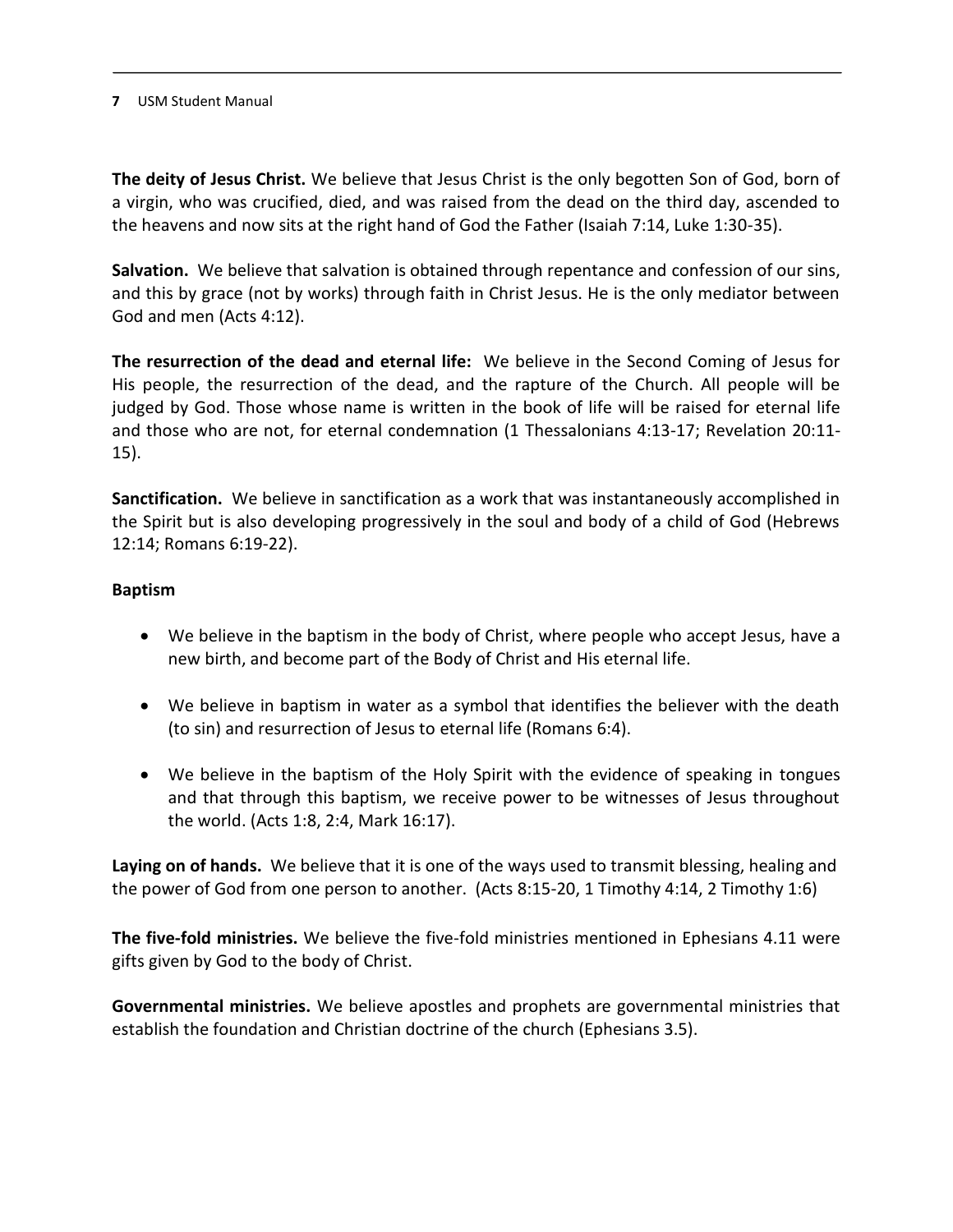**The apostolic government.** We believe in establishing the apostolic government of the local church; with apostolic covering, prophets, ministers and elders as part of the government of the church (Ephesians 4.11 and Acts 14.23).

**The Kingdom of God.** We believe the Kingdom of God is a government, and Jesus is its King; we believe these truths to be supreme and absolute (Acts 8.12).

**The healing and liberating power of the Kingdom.** We believe in the power of the Kingdom to heal the sick, rebuke demons, and perform miracles, signs, and wonders (Matthew 12.28).

**Faith.** We believe that without faith it is impossible to please God and that through it we inherit God's promises (Hebrews 11.6).

**Preaching the gospel.** We believe in expanding the gospel of the Kingdom at the local, national, and world-wide level by all means possible (Matthew 24.14).

## **EDUCATIONAL PHILOSOPHY**

Our educational philosophy is that every student should be taught through curriculum and professors that have absolute belief on the truthfulness and reliability of the Bible. The faith of our students will increase as they grow in the word and learn to minister under the power of the Holy Spirit. Courses include time for personal ministry, activation and impartation. Through assignments and hands-on courses, the student will be able to minister to people on a firsthand basis, to practice what they learn through cell groups, discipleship training, missionary trips, and evangelistic crusades.

The teachings of the University are based on the following three pillars:

| <b>Foundational</b><br>teaching | This teaching lays down the foundation of Biblical doctrine for Christianity<br>and each spiritual principle being taught (Heb 6:1-3)                                                                                                                     |
|---------------------------------|-----------------------------------------------------------------------------------------------------------------------------------------------------------------------------------------------------------------------------------------------------------|
| Prophetic<br>teaching           | This teaching contains the prophetic understanding of Scripture, such as<br>understanding typology, symbology, shadows and types, as well as their<br>meaning and application today and for the future (John 5:39).                                       |
| Revelatory<br>teaching          | While many subjects can be taught and understood at an intellectual level,<br>some things can only be truly received through revelation. Revelatory<br>teaching is where the Holy Spirit opens our eyes to understand the spiritual<br>realm (John 6:63). |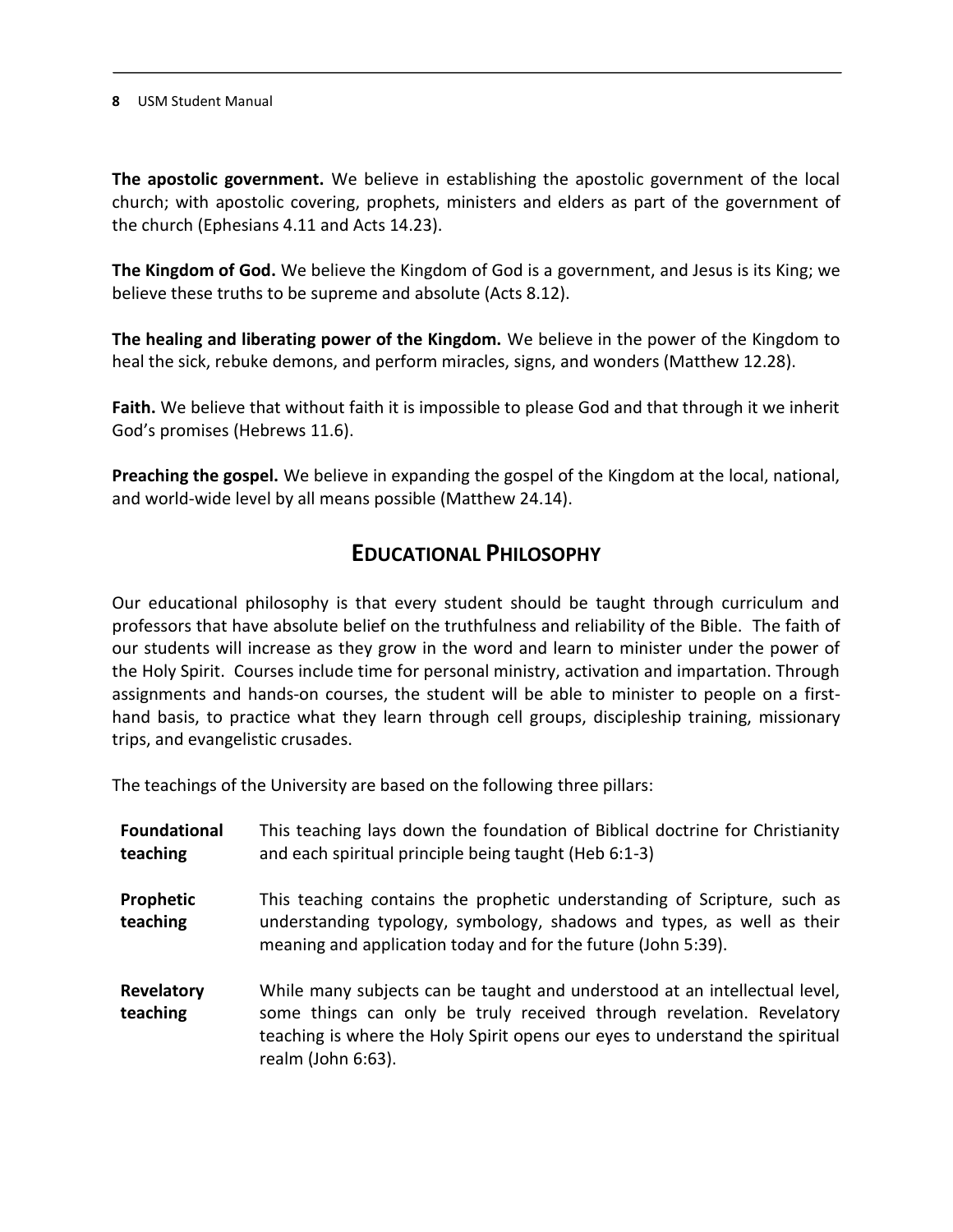Ultimately, the basis of all teaching at the University of the Supernatural Ministry is the work of the Holy Spirit, through Scripture and revelation of the meaning of Scripture (John 16:13). We recognize that the Holy Spirit alone can bring transformation to the human heart to exhibit Christ-like character and works.

## **Objectives**

The objectives of the University of the Supernatural Ministry are to prepare students in seven areas:

| <b>The Supernatural</b><br>Ministry                      | Students will be able to preach, teach, and minister the power of<br>God to cast out demons, heal the sick, raise the dead, prophesy<br>and manifest the Kingdom of God (Mark 16:16-17, Luke 7:22,<br>Luke 10:17)                             |
|----------------------------------------------------------|-----------------------------------------------------------------------------------------------------------------------------------------------------------------------------------------------------------------------------------------------|
| The Kingdom of<br>God and its<br>operation               | Students will learn about the Kingdom of God, renew their minds,<br>and operate according to Kingdom principles (Mark 1:15).                                                                                                                  |
| <b>Personal Character</b><br>and Ministerial<br>Identity | Students will learn about their calling to ministry and how to<br>minister to others based on their identity in Christ. Moreover, the<br>student is taught Christ-like character such as integrity,<br>commitment, faithfulness and humility. |
| Knowledge and<br><b>Revelation of God</b>                | In order to be effective, the minister must work in cooperation<br>with the Holy Spirit. The students will learn how to hear the voice<br>of God and learn how to have a personal relationship with God<br>(Ephesians 1:17).                  |
| <b>Biblical Revelation</b>                               | Students will learn the whole counsel of the word of God and how<br>to apply it in their lives and others.                                                                                                                                    |
| <b>Practical Hands-on</b><br><b>Courses</b>              | Through practical components in their courses, students will<br>practice those things learned in class.                                                                                                                                       |
| <b>General Education</b>                                 | In addition to the core courses, students will learn other topics<br>which help a minister add breadth of knowledge needed to<br>minister in the 21 <sup>st</sup> Century.                                                                    |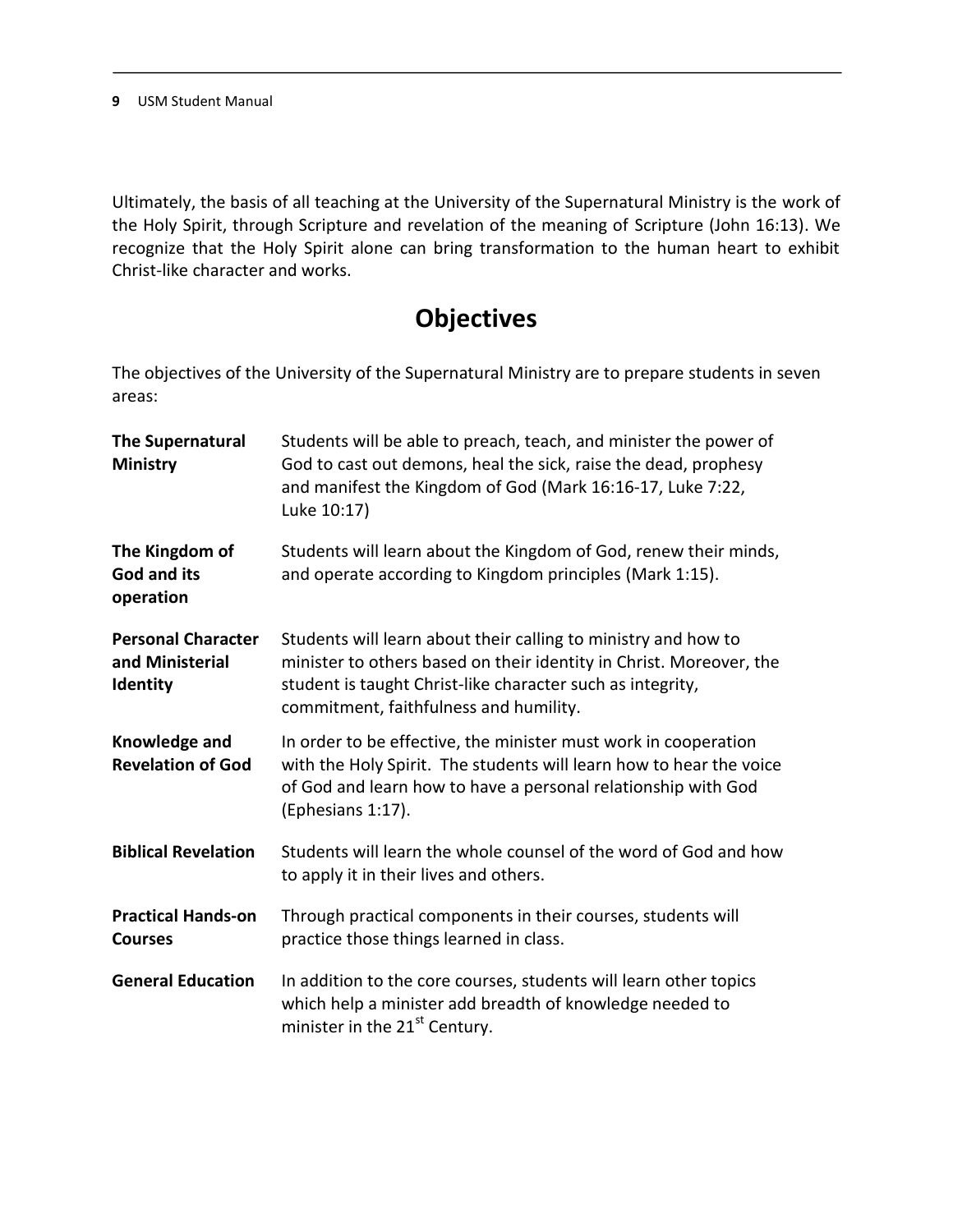## **A WORD ON CHARACTER**

The Bible teaches that there are gifts of the Spirit (1 Cor 12:7-11, Rom 12:6-9, Eph 4:8-11) and a fruit of the Spirit with many manifestations (Gal 5:22-23, Eph 5:9-10). The gifts of the Spirit deal with supernatural manifestations for the purpose of advancement of the Kingdom of God. The fruit of the Spirit has to do with the development of personal character. The Biblical requirements for people in ministry are found mainly in the area of character (1 Tim 3:1-13, Titus 1:5-9). While any Christian can exhibit gifts of the Spirit, the gift in a person does not necessarily reflect character. A person with great gifting and poor character will eventually fail. The maturity of a believer to a Christ-like character will sustain a minister, a ministry, and the gifts of God in that person. Christian character is not developed simply by becoming older or by having more years in the Lord. Rather, Christian character is developed by allowing the Holy Spirit to work in us; it is by yielding to His will and purpose for our lives that our hearts and minds are transformed by Him. Students of the University of the Supernatural Ministry are expected to grow in knowledge, grace and character, to properly minister the power of God.

## **ANTIDISCRIMINATION POLICY**

The University of the Supernatural Ministry accepts single male or female students or married male and female students without respect to age, color, race, ethnic or national origin to all the rights, privileges, programs and activities generally accorded or made available to students at the University.

The University does not discriminate, on the same basis listed above, in the administration of its educational or admissions policies, work assistance, extracurricular or other Universityadministered programs.

Applicants selected must show evidence of high moral character, intellectual promise, a positive, outflowing attitude, satisfactory health, a desire to learn, and a desire to devote their life in full-time ministry to God. Moreover, we reserve the right to deny admission for other reasons. Applicants who appear to share the ideals and objectives of the University are given preference.

## **LOCATION**

The University of the Supernatural Ministry operates from its physical facilities at 14540 SW 136<sup>th</sup> St Avenue, Miami, Florida 33186, which includes several classrooms. It also has at its disposal facilities located at 14100 SW 144 Avenue, Miami, Florida 33186, with more classrooms and an auditorium suitable for 5,600 people. For more information, you can contact our office by telephone at (305) 398-7969, by fax (305) 387-3824, or via e-mail at: [university@kingjesusministry.org.](mailto:university@kingjesusministry.org)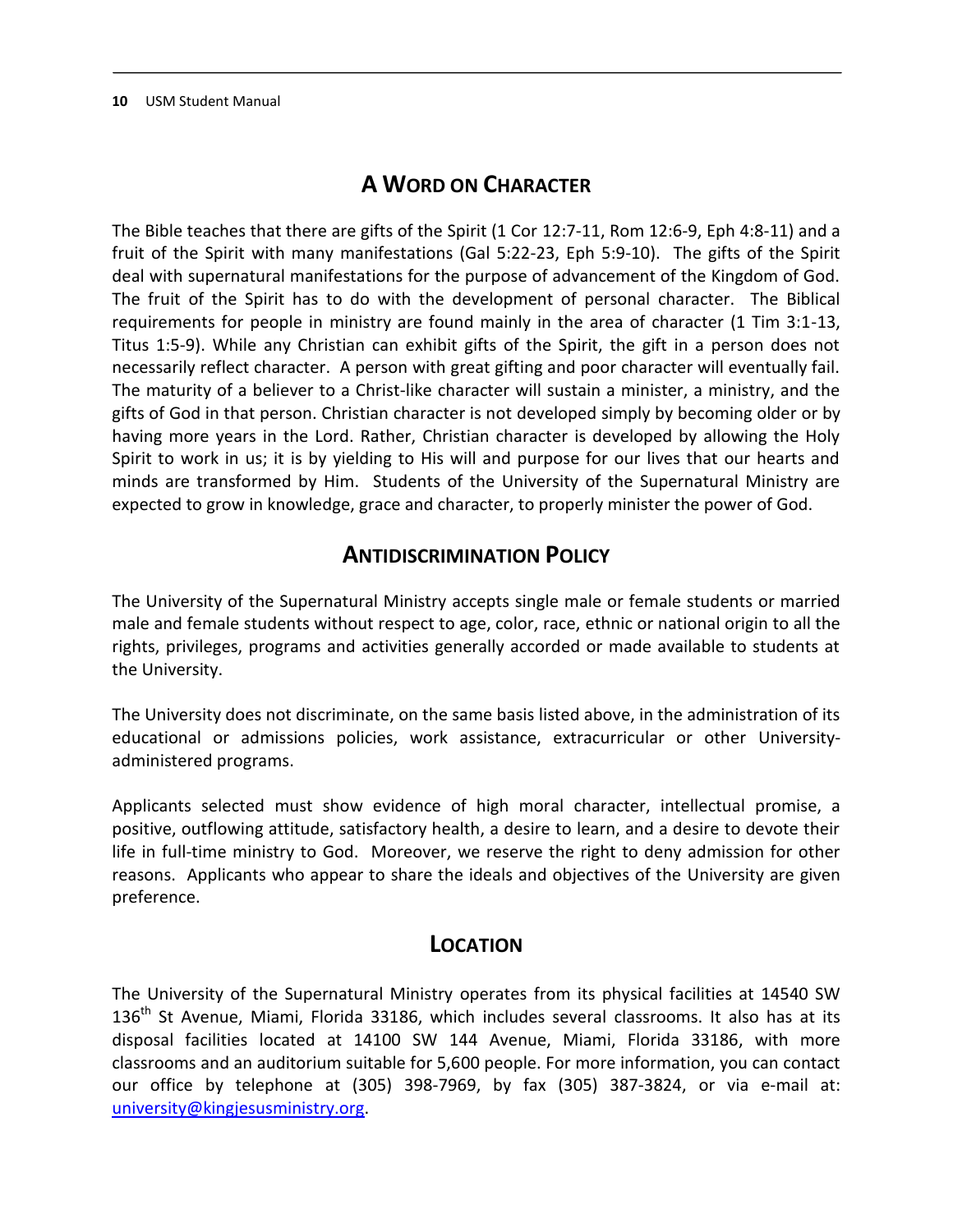## **AFFILIATIONS AND ACCREDITATION**

The University of the Supernatural Ministry is a non-denominational Christian entity affiliated with King Jesus Ministry, located in Miami, Florida [\(http://kingjesusministry.org/\)](http://kingjesusministry.org/) and is an outgrowth of King Jesus Leadership Institute, which has operated since January 2001. We believe in the visible manifestations of the Kingdom of God in the life of every believer, through the power of the Holy Spirit. Also, we believe in the restoration of all things brought about by God from the Protestant Reformation to the restoration of the five-fold ministry of the church.

The University of the Supernatural Ministry is authorized to operate from the State of Florida by religious exemption and meets or exceeds the minimum standards of the legal statutes of the State of Florida. F.S. 1005.06(1)(f) and F.S. 1005.04. In addition, the University of the Supernatural Ministry is accredited by the Transworld Accrediting Commission International (TACI). While not recognized by the Department of Education of the United States, TACI has been accrediting Christian Colleges and Universities for over 25 years and is an "international, federally recognized non-profit church educational organization with a mandate to establish minimal acceptable standards, criteria and shared Biblical Doctrine."<sup>1</sup> More information on Transworld can be found at: http://www.transworldaccrediting.com/.

In addition to being accredited by TACI, the University of the Supernatural Ministry is a sustaining member of the Florida Council of Private Colleges (FCPC). The FCPC represents its members (private, faith-based, colleges and universities) before any individual, private or government educational organization. The FCPC is an educational association that provides high quality evaluations of the following areas: faculty, academic curriculum, course development, distance learning processes, operations, catalogs, brochures, advertisements, application forms, financial information, student records, and transcripts to FCPC standards, which exceed the minimum standards of the State of Florida. A list of FCPC standards can be found at [www.FCPC-edu.org.](http://www.fcpc-edu.org/)



Florida Council of Private Colleges 41 N 20 St., #17 Haines City, FL 33844 Tel. 863-422-7650 Emai[l fcpc@fcpc.info](mailto:fcpc@fcpc.info) Dr. Earle E. Lee, President



Transworld Accrediting Commission International 231 E. Alessandro Blvd., Ste A-210 Riverside, CA 92508 Tel. 951-901-5586 Email [office@transworldaccrediting.com](mailto:office@transworldaccrediting.com) Dr. Stephan T. Anderson, President

l <sup>1</sup>Transworld Accrediting Commission International, [http://www.transworldaccrediting.com,](http://www.transworldaccrediting.com/) (19 December 2011).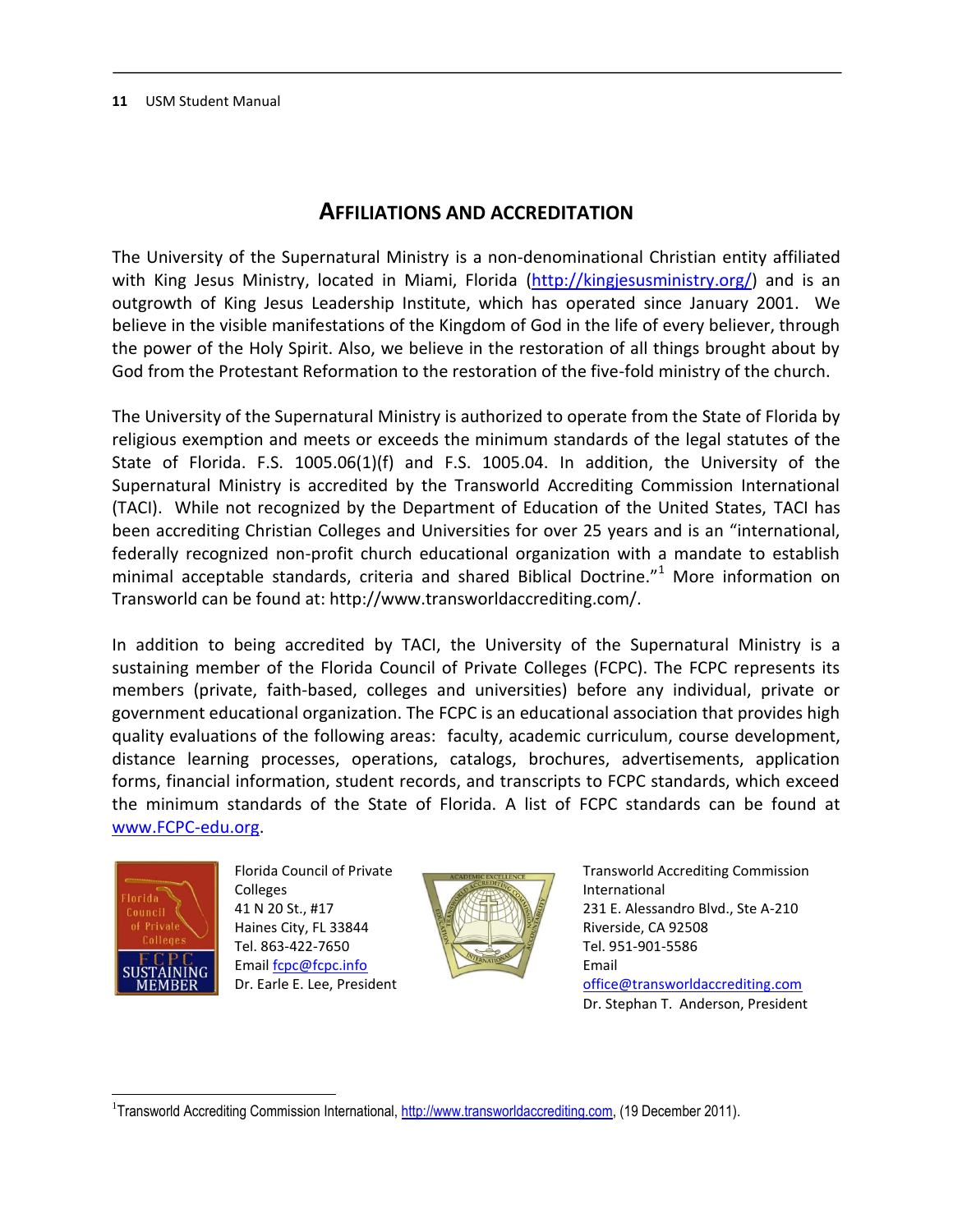

## **POLICIES AND PROCEDURES**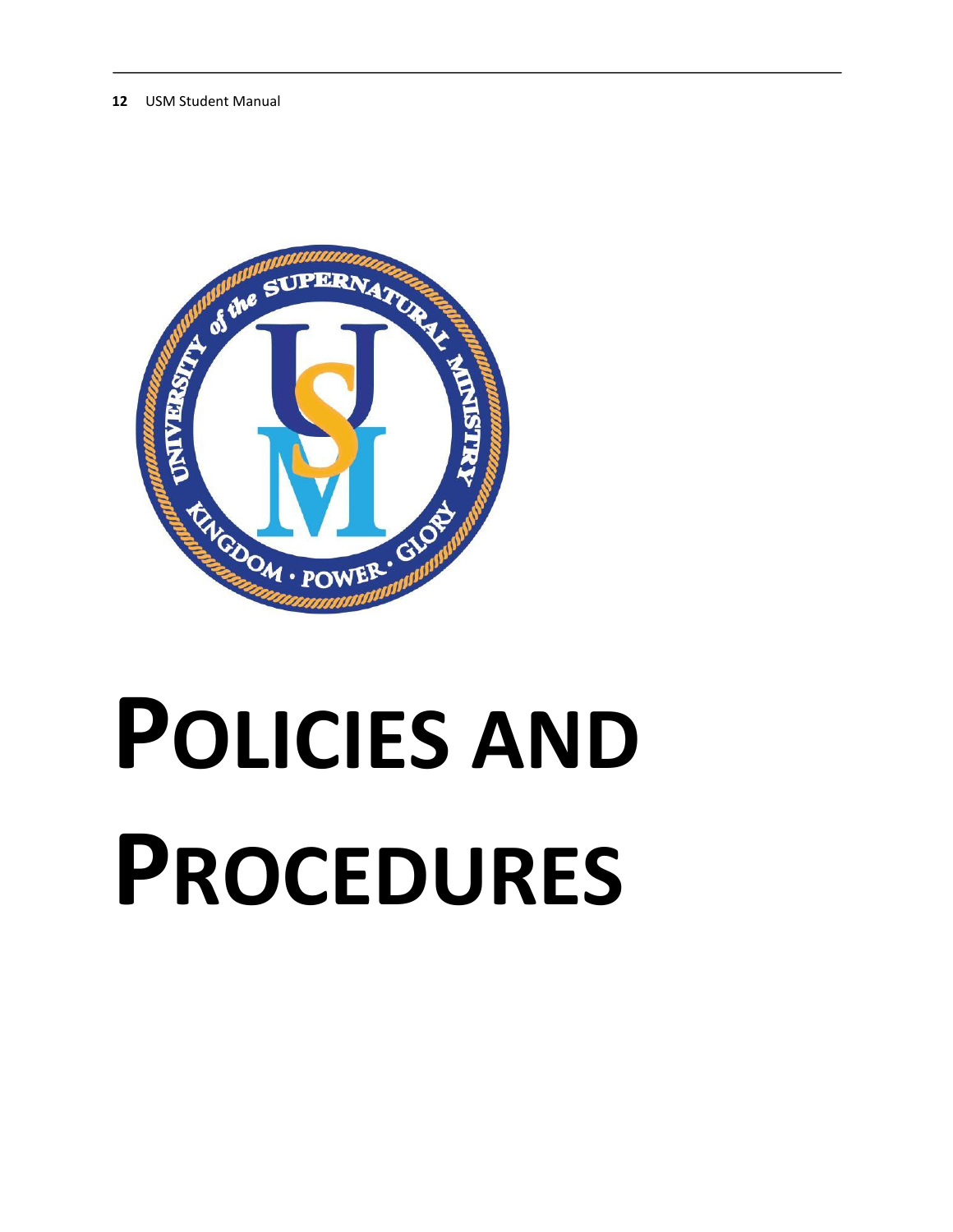## **GENERAL ADMISSION REQUIREMENTS**

#### **Application for Admission**

You may fill out the admission form at any time; there are no deadlines to apply. However, in order to begin classes, you must have been previously admitted.

#### **Application Instructions**

- 1. At the end of this catalogue, you will find an admission form. Please, fill it out completely. Copies of this form are available at [university.kingjesusministry.org.](http://www.university.kingjesusministry.org/) Submit your filled application to the Admissions Office located at 14540 SW 136<sup>th</sup> St. Miami. FL 33186. You may also scan it and email to: university@kingjesusministry.org.
- 2. Include \$35.00 as a non-refundable processing fee for your admission application.
- 3. Ask your high school to send an official copy of your transcript or provide a copy of your High School diploma to the Admissions Office. Note: if you do not have a GED or diploma, please see the section for Special Admissions.
- 4. If you received a GED, please request a certified copy of the results of your exam and have it sent to the Admissions Office.
- 5. Provide the name of two references which are not relatives with one being your Senior Pastor, or a minister, elder or mentor of your church.
- 6. Attach an essay describing:
	- a. your salvation experience,
	- b. your calling and willingness to go into full-time ministry, and
	- c. your service in your church.

Note: Students who graduated or are transferring from the King Jesus Leadership Institute, and took courses for credit prior to May, 2012, and are in good standing, can skip steps 3/4.

Note: Students applying to the College of Arts and Music will need to pass an audition that will be scheduled by an instructor.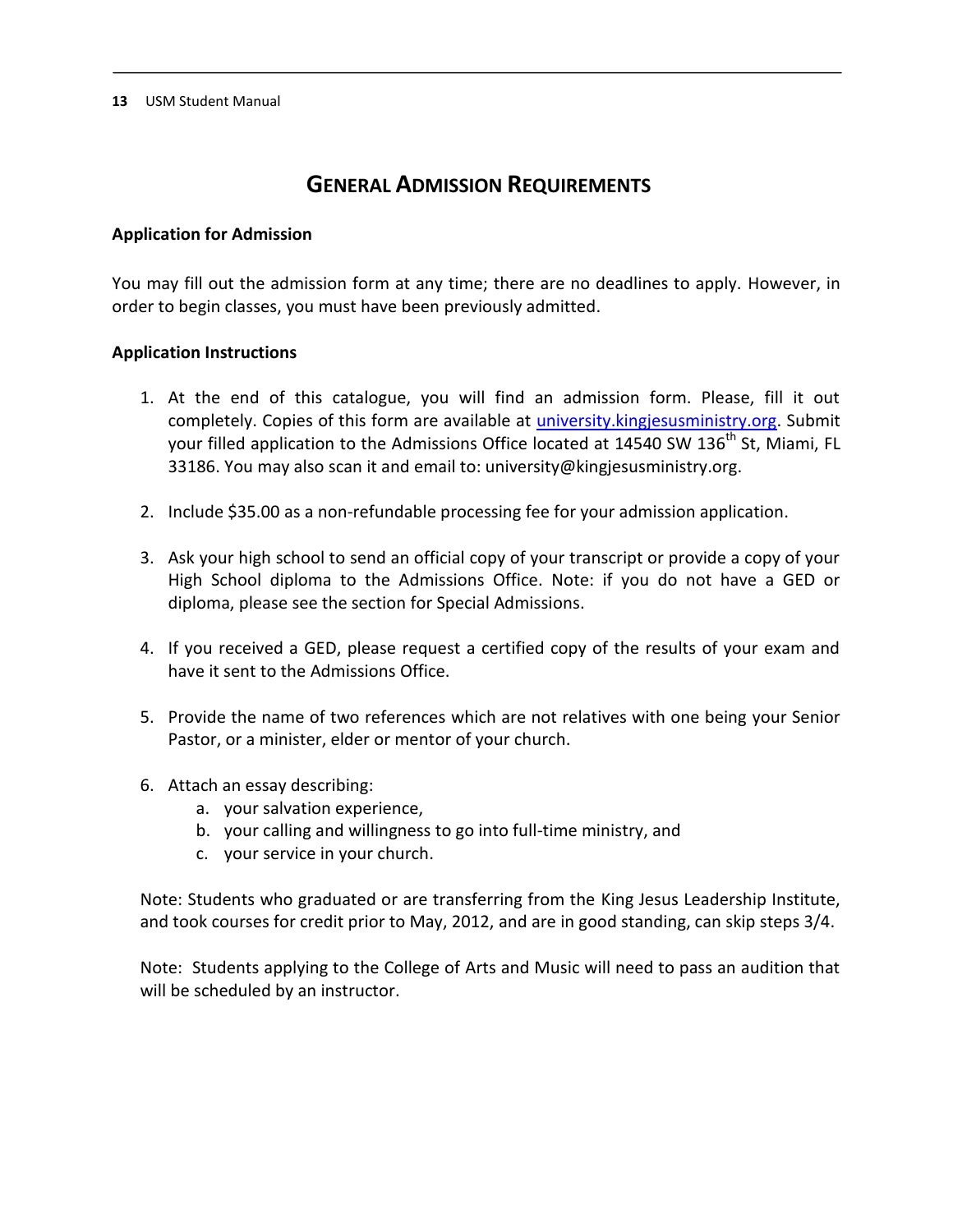#### **Credit Transfer Policy**

It is our policy to take into consideration earned credits obtained at a college, university, or another institution for higher education. Only those courses which are similar in content to those in the curriculum of The University of the Supernatural Ministry will be accepted. Courses which are not similar may be transferred as electives, as long as they agree with the principles being taught in this institution. Credits can only be transferred if the final grade was no less than a "B".

If you wish to transfer credits from another college or university, request a transcript from each institution and have it mailed to the Admissions Office, 14540 SW 136<sup>th</sup> Street, Miami, FL 33186. When the transcripts are received, the Registrar's Office will notify you as to the status of your credit transfer.

The University of the Supernatural Ministry does not take into account the GPA obtained in other educational institutions to determine the 2.5 GPA required for graduation.

Regardless of the credits obtained at other institutions, The University of the Supernatural Ministry will not accept more than 50% of the credits necessary to fulfill the graduation requirements for a given degree, diploma or certificate.

Students wishing to transfer credits from countries that are in a language other than English or Spanish are required to provide a certified translation of the description of his transcript and courses taken. This certification must be done by: (1) a commercial institution able to certify the authenticity of the documents; (2) an individual with the proper credentials from the country where the student attended college or the university.

The University of the Supernatural Ministry and the Admissions Office reserve the right to reject credits obtained in colleges or Biblical Institutes which, in our opinion, are not to the same academic standards or do not contain substantially the same content as those offered by this institution. The transcripts submitted to the University of the Supernatural Ministry become the property of the Institute and shall remain a part of the student's permanent record; these cannot be copied or re-emitted except for the sole purpose of academic counseling to be held within the University.

The acceptance of credits from one educational entity to another is the prerogative of the entity that receives such credits. Therefore, the University of the Supernatural Ministry does not guarantee that our credits will be accepted by other educational entities whether secular or Christian.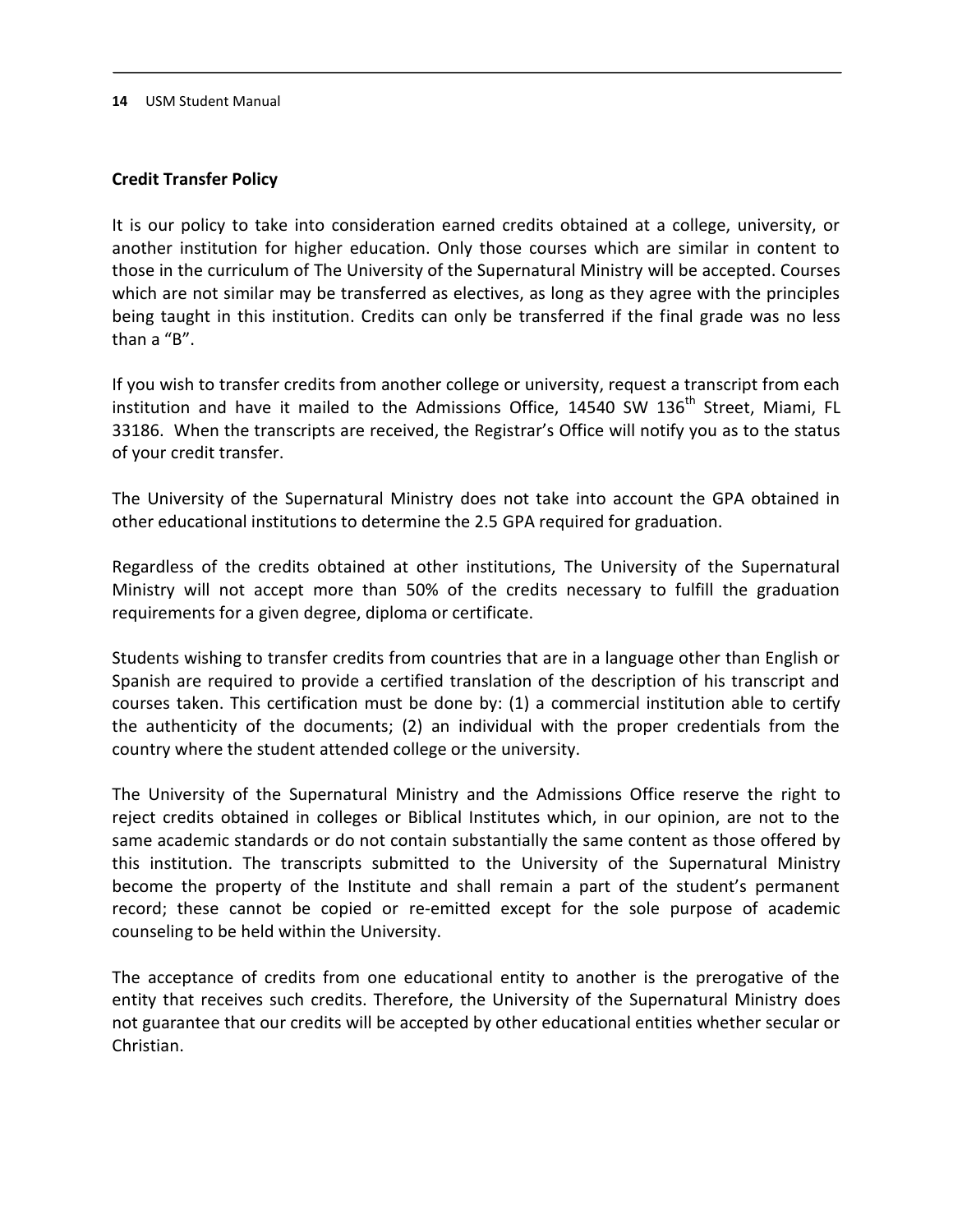#### **Special Admissions**

We recognize that not all students have an educational background that agrees with the Admissions policy form, yet may still have a legitimate calling from God. Therefore, the University shall consider the admission of such students an on individual basis and according to their non-traditional educational background.

#### **ACADEMIC CALENDAR**

#### **Registration**

To earn credits for any course, the student must complete all of the pre-requisites specified for the course and must be registered at the Registrar's Office, whether in person, or through the online process.

A student may register for a class that is not part of the degree program only if he meets the class requirements and has the approval of the teacher. However, such a class will not be necessarily considered part of the degree program and may otherwise delay the student's graduation date.

Registration dates will be announced online each trimester at university.kingjesusministry.org. While the University makes every effort to provide academic counseling to its students, its basic policies places on the students the responsibility for planning their courses to fulfill their academic program. By keeping track of their progress using the degree sheet for their program, students can select missing courses until they complete all required courses.

#### **CHANGE OF COURSE**

#### **Drop Policy**

A for-credit student has the ability to drop a course through the online system; however, this does not automatically initiate a refund to the student. The student must notify the registrar's office of the drop. A refund will be issued (if applicable) according to the Refund Policy listed in the Financial Policies section of this document.

#### **Withdrawals**

Any person who finds it necessary (due to personal circumstances) to withdraw from the University of the Supernatural Ministry should notify the Registrar's Office. If the withdrawal is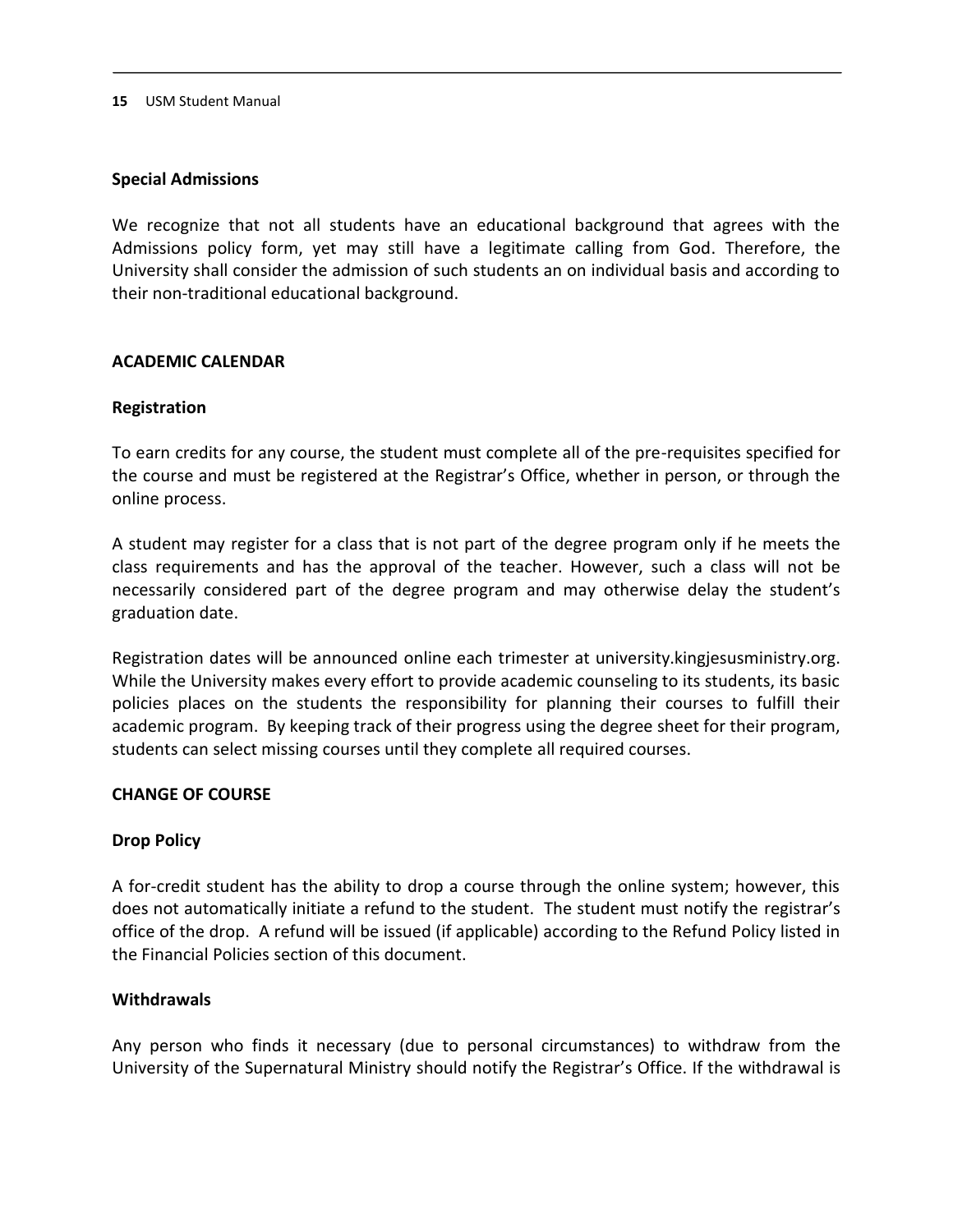considered to be valid, and if the financial obligations have been fulfilled by the student, the student's permanent record will not be negatively impacted.

#### **Cancellation of Classes**

Any class with an insufficient number of students registered may be cancelled at the discretion of the Registrar's Office. Students registered to a class that was cancelled will be contacted to either register for another class or receive a refund, with no penalty to the student.

#### **ACADEMIC CLASSIFICATION**

| <b>Full-time Student-</b>    | Any student who registers for 12 or more academic credits per term.                                                                                                                                                                                                                                                                                        |
|------------------------------|------------------------------------------------------------------------------------------------------------------------------------------------------------------------------------------------------------------------------------------------------------------------------------------------------------------------------------------------------------|
| <b>Part-time Student-</b>    | Any student who registers for less than 12 academic credits per term.                                                                                                                                                                                                                                                                                      |
| <b>Auditing Students-</b>    | Any student who has completed all admission pre-requisites but is not<br>interested in receiving credits. After the second week of class, classes<br>taken under this classification cannot be changed to a for-credit class.                                                                                                                              |
| <b>Student on Probation-</b> | Any student who has not fulfilled all admission requirements but who<br>is allowed to take a class under this status for a time specified by the<br>Registrar's Office. Alternatively, any student who violates the code of<br>conduct, honor system, or whose academic performance yields a GPA<br>lower than 2.5 (either overall or for that trimester). |

#### **ATTENDANCE**

Students are expected to attend every class. Students absent to a class are responsible for the material covered in class. Individual professors may hold their own attendance requirements which may affect a student's final grade.

#### **EXAMS**

Students must take their exams on the specified date, unless other arrangements are made with the class professor. Plagiarism on written assignments or cheating on an exam is grounds for failing a course and being placed on probationary status. At the discretion of the Dean of Students, the student may be expelled from the University.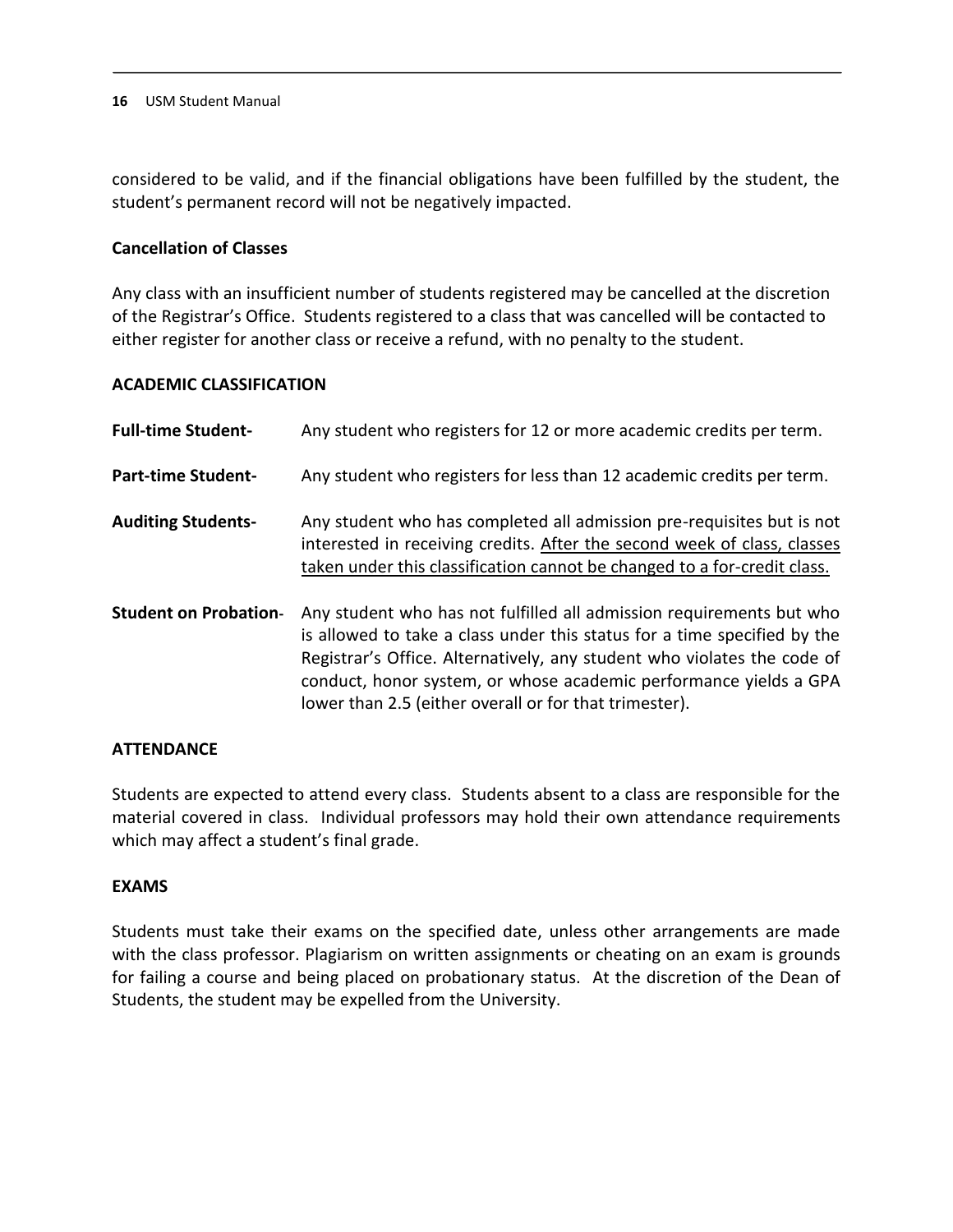#### **GRADING SYSTEM**

Final grades will be given after final exams are taken. The institute's grading system is based on a 4.00 GPA. All students earn their GPA according to the following:

| Grade |           | Points per letter grade |
|-------|-----------|-------------------------|
| A     | Excellent | $4.00 - 3.50$           |
| B     | Good      | $3.49 - 2.50$           |
| C     | Regular   | $2.49 - 1.50$           |
| D     | Poor      | $1.49 - 0.50$           |
| F     | Fail      | $0.49 - 0.00$           |

For example: a student receives 4 points per credit hour for each "A". Students may determine the average of their grades by dividing the total number of points by the total number of credits taken (students who have taken a course more than once please read the section below on repeating a class). A student must have a cumulative GPA of 2.50 or more in order to satisfy the graduation requirements.

Others codes that might appear in the report or transcript:

| Incomplete                      |
|---------------------------------|
| Dropped course                  |
| Failed dropped course           |
| <b>Extension for Incomplete</b> |
| Pass                            |
| No Grade                        |
| Credit                          |
|                                 |

Every "Incomplete" must be completed before the middle of the next trimester. If the student requires an additional extension due to an extreme circumstance which prevents the completion of the course, the student must submit the request for extension in writing to the Registrar's Office.

#### **Repeating a Course**

A student may repeat a course that was previously failed, dropped, or did not obtain a letter grade required for graduation or specialization. All grades obtained by the student become part of the student's permanent record. When a course is repeated, the highest grade will be used to calculate the GPA. The student's GPA will increase if the final grade obtained when the class is repeated is higher than the original grade.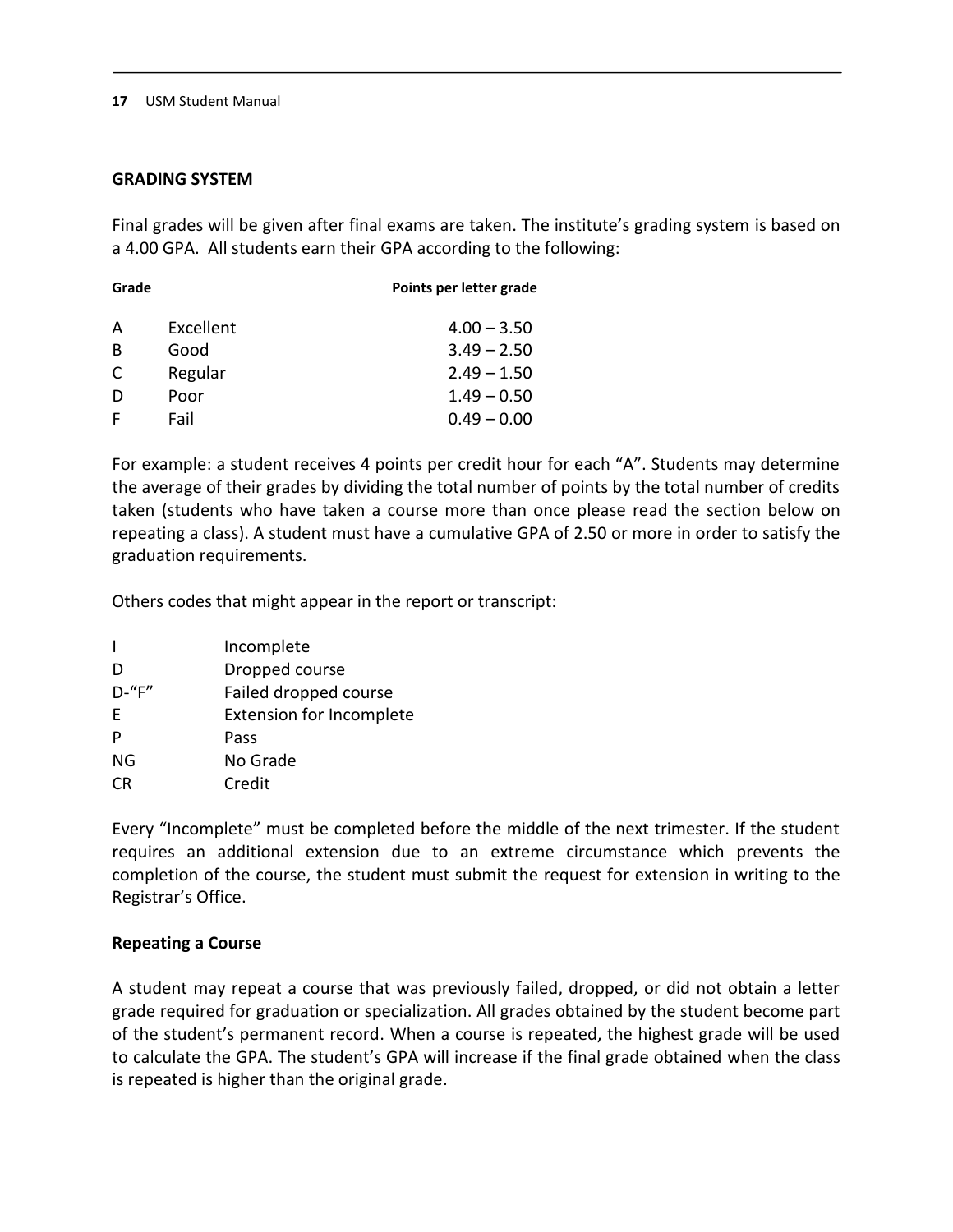If a student repeats a course in another institute, school, or college, the credits and grades obtained at said institution will not be considered to improve the academic record of the student at the University of the Supernatural Ministry. Courses cannot be repeated more than three times.

#### **GRADUATION HONORS**

To qualify for academic honors, the student must have a cumulative 3.50 GPA for all academic courses.

The academic honors are as follows:

| Honor           | <b>Academic Average</b> |  |
|-----------------|-------------------------|--|
| Cum laude       | $3.50 - 3.69$           |  |
| Magna cum laude | $3.70 - 3.84$           |  |
| Summa cum laude | $3.85 - 4.00$           |  |

#### **TRANSCRIPTS OF ACADEMIC RECORD**

Students may obtain an official transcript by submitting a transcript request form and paying \$5.00 per transcript requested. The Registrar's Office will not produce an official transcript until all financial responsibilities have been fulfilled.

#### **DUAL DEGREES**

A student may enter in a dual degree program by fulfilling all of the requirements of each degree. Dual degrees are only offered in programs from different schools (e.g., College of Ministry and College of Arts and Music). It will normally take two years of additional study to complete a dual degree program.

#### **STUDENT INFORMATION**

The University of the Supernatural Ministry uses electronic means to maintain accurate records of student progress. Students are required to maintain a current working email address and physical address. They are expected to update their personal information whenever there is a change. Failing to maintain a working email account may cause the student not to receive critical University information.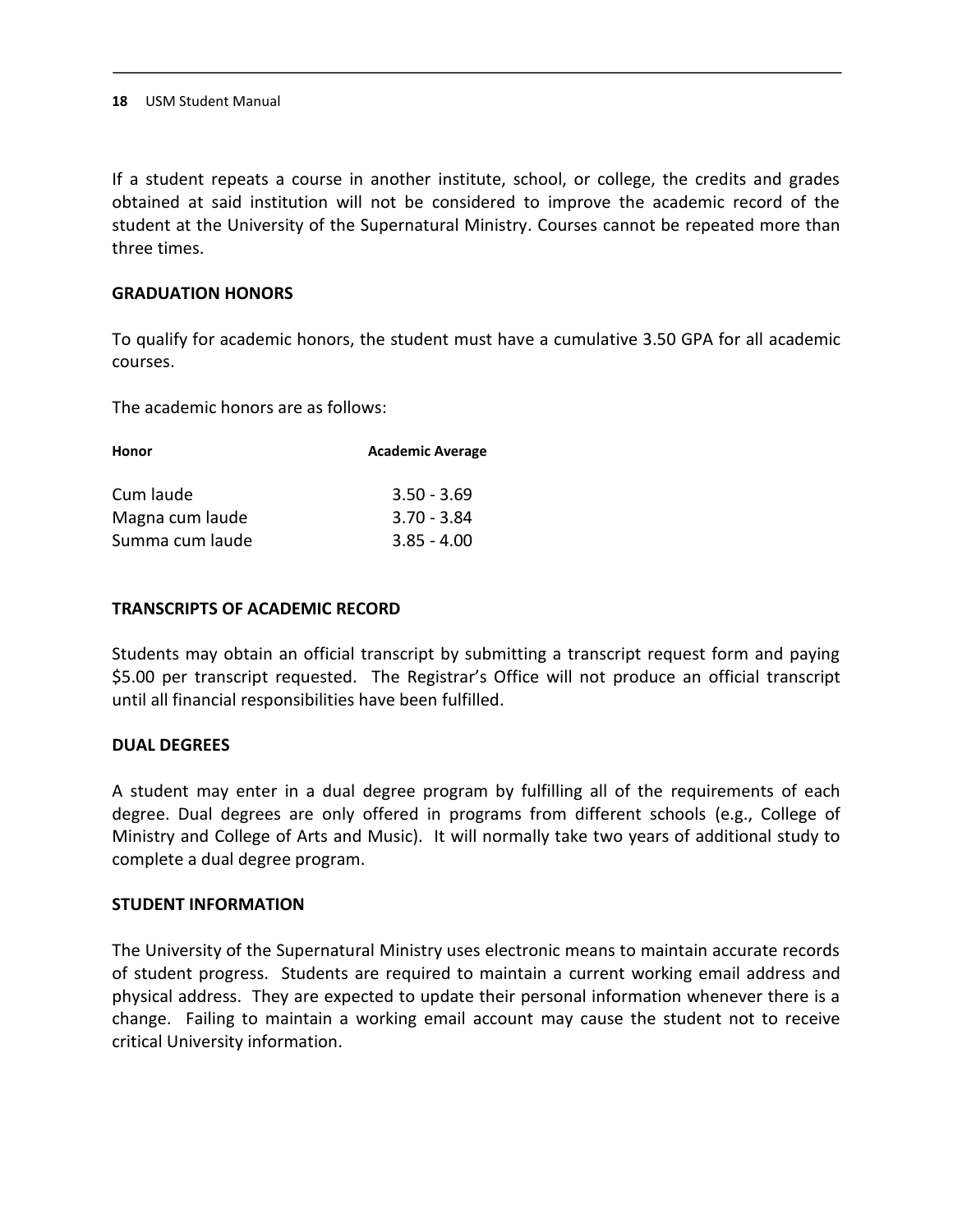#### **STUDENT ID**

Admitted students will be given a student ID with a unique number. This ID must be carried by the student and presented when requested by University staff or representatives. This card also gives you access to the library and to library services such as the use of library computers. It may also be used to mark attendance to courses or special events. Damaged IDs will be replaced free of charge on an exchange basis. Lost IDs can be replaced for a fee of \$10.

#### **ONLINE SYSTEM**

Admitted students are given an account with username and initial password at the university website: university.kingjesusministry.org. Students must access the account to register for courses and to view course material, lecture notes and/or videos of the class, even if the course has live lectures. Often homeworks must be uploaded in the system and exams taken through this system.

#### **STOPS ON STUDENT RECORDS**

Schools and colleges, university administrative departments and related offices have the ability to put stops on student records. These stops can be financial (e.g., non-payment), academic (e.g., poor grades or unsatisfied incompletes), or disciplinary in nature and may delay a student's ability to register, to receive an official transcript or to receive a diploma. Stops on a student's record normally require an action from the student. Specific information on how to remove a stop should be obtained from the Registrar's Office.

#### **STUDENT MANUAL AND READMISSION**

Students are expected to familiarize themselves with the requirements of the University and the school or college in which they are enrolled. Moreover, they are subject to the requirements of the student manual in effect at the time of admission. Any student readmitted into the program is bound to the requirements of the Student Manual in effect at the time of readmission

#### **CHANGES/DISCREPANCIES IN UNIVERSITY DOCUMENTATION**

The University reserves the right to change any provision or requirement, including, but not limited to fees and tuition at any time without notice. Degrees, courses, programs, activities, and the like, academic or non-academic offerings of the University may also be changed from time to time without notice. The University further reserves the right to require a student to withdraw when in violation of University policies. Further admission of a student to the University of the Supernatural Ministry for any semester does not imply that such a student will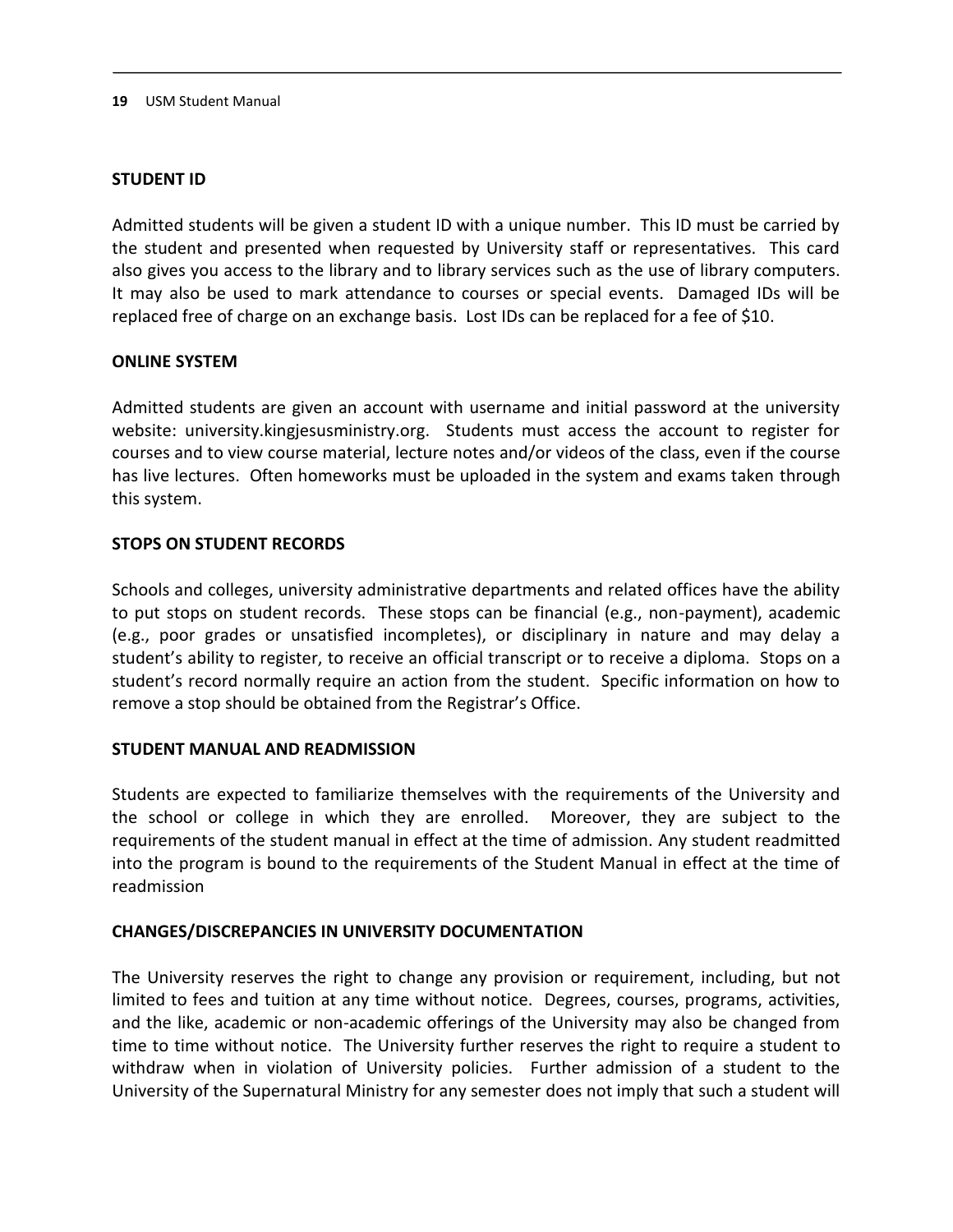be enrolled in any succeeding academic semester. It also reserves the right to impose sanctions on any student whose conduct is unsatisfactory. Any admission on the basis of false statements or documents is void when the misconduct is discovered, and the student is not entitled to any credit for work which the student may have done at the University prior to any disciplinary action that may be taken as a result of such misconduct. When a student is dismissed or suspended from the University for cause, there will be no refund of tuition or fees paid. If a dismissed student has paid only a part of his tuition and fees, the balance due to the University will be considered a receivable and will be collected.

There will be no refund of tuition, fees, charges or any other payments made to the University in the event that the operation of the University is suspended at any time as a result of events beyond the control of the University.

Should there be any discrepancy between this manual, other information disseminated by the University, and information in the university's web page, the online information will take precedence.

## **CODE OF CONDUCT**

Discipline is important in any phase of life, especially in the service of the Lord. For this reason, we want each student to be aware of the responsibilities that a mature Christian should display while a member of this University.

Every student must respect the following code of behavior:

#### **TESTIMONY**

The University expects each student to give a good testimony of what it means to be a bornagain Christian, whether on campus or off campus.

- A. Conduct that violates the principle of the Gospel of the Kingdom of Jesus Christ is grounds for dismissal. Examples of this are:
	- 1. Criminal activity
	- 2. Promiscuity or sexual relations outside of marriage
	- 3. Drunkenness
	- 4. Abusive behavior towards others
	- 5. Apostasy or rejection of the tenets of the Christian faith.
	- 6. Academic dishonesty particularly with online material
	- 7. Misconduct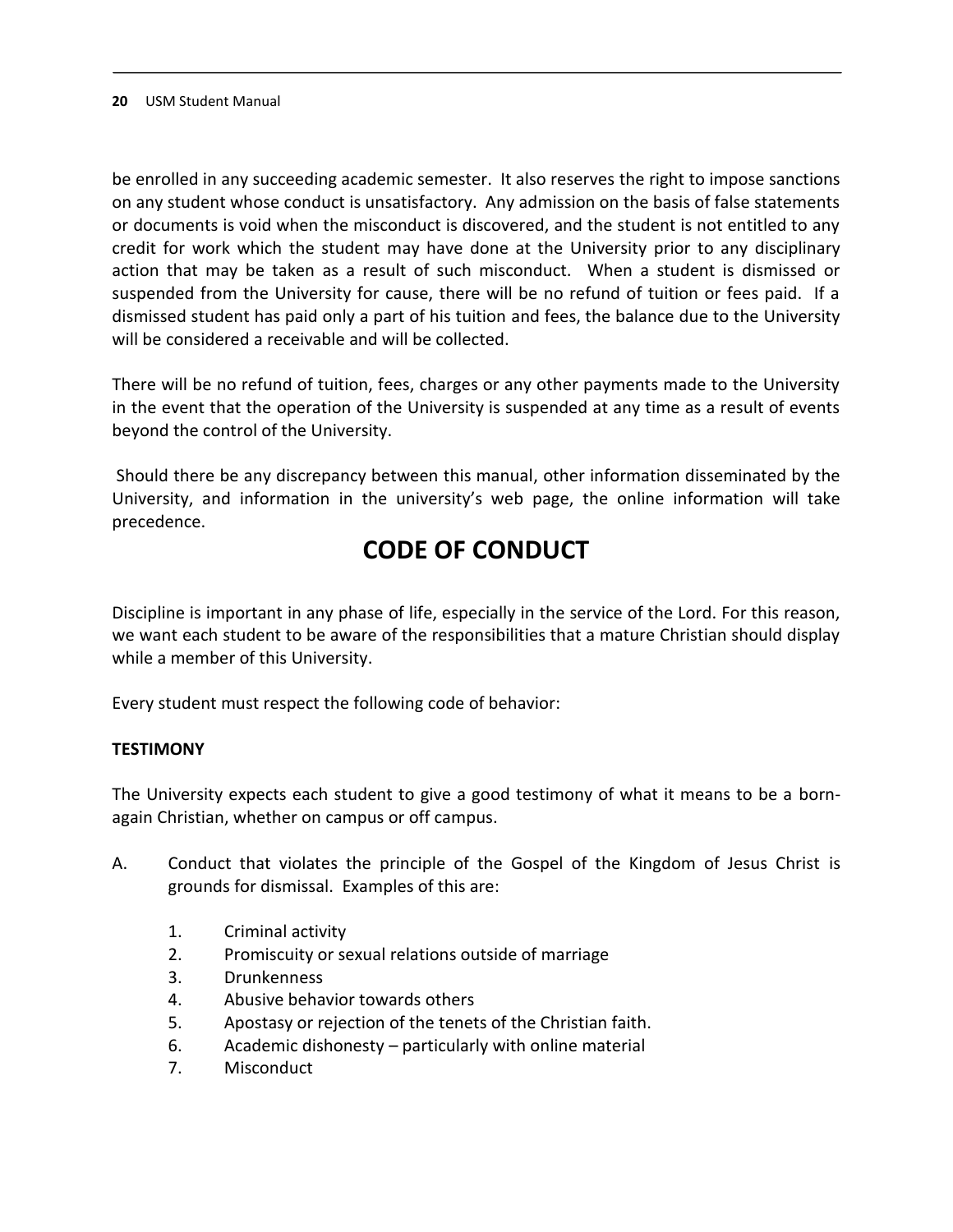B. The student is expected to serve faithfully in a local church, since the University is not a substitute for the local church. Faithfulness to a church demonstrates that the student is a responsible Christian, who will be faithful as a minister of the gospel of our Lord Jesus Christ.

#### **COMPLAINT RESOLUTION AND APPEALS**

Any questions, concerns, conflicts, or complaints, in favor of or against a student can be referred to the professor or members of the staff. In case any situation cannot be resolved through this channel or if the student does not agree with the answer given, the student has the option to appeal to the Dean's Office in writing. Such an appeal must be made within one month from the date of the incident in question. The Dean's Office will make the proper investigations and provide an answer one month from the date the notification was made.

#### **DRESS CODE**

Students are expected to dress in a manner that is honoring to God and shows respect towards their professors and fellow students. Therefore, proper dress attire is required for all students while at the University. In particular, revealing clothing, mini skirts or short shorts are not permitted in class.

#### **SPECIAL ACTIVITIES**

From time to time, students will be asked to participate in events that are beneficial to their spiritual growth, such as conferences, prayers, youth activities and other training.

#### **VISITORS**

Persons who are not registered to a class are not permitted to sit in the classroom. However, guest visitors or parents may occasionally sit in one class with the permission of the professor.

#### **FOOD AND BEVERAGES IN THE CLASSROOMS**

Under no circumstances will food or beverages be allowed in any of the classrooms or teaching area. There will be a designated area for food and refreshments.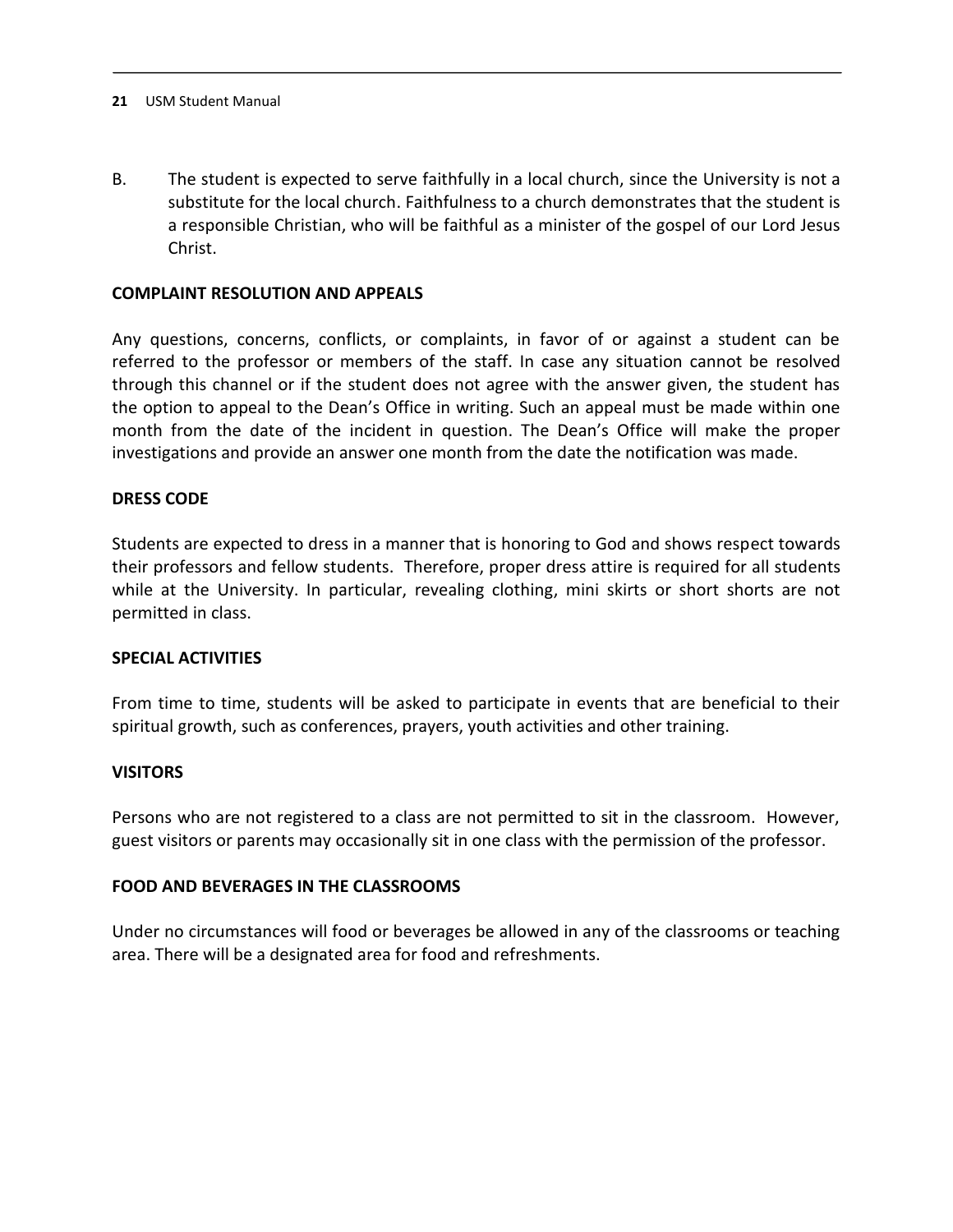## **COMMITMENT TO ADVANCE TOWARDS YOUR DEGREE**

By enrolling in this University, you are committing to graduating, advancing towards your degree, and coming to prayer.

#### **GRADUATING**

As the Scripture says, make sure you count the cost (both financially and time-wise) when you apply to USM (Luke 14:28-33). By starting your studies you are committing yourself to completing a degree program. Keep in mind that this is part of your preparation to fulfilling your calling in life. Do not abort the plan of God for your ministry by dropping out! Perseverance is a necessary quality for a successful Christian life; especially perseverance in the face of adversity. During your studies you will face challenges to derail you from your purpose. As you win these victories, you are being prepared to overcome in your future ministry.

#### **ADVANCING TOWARDS YOUR DEGREE**

A student coming full time should complete an Associate's degree in two years time and a Bachelors degree in four-years time. The Masters program should take one year for a USM graduate and up to three for someone with degrees in non-theological fields only.

- You are expected to make reasonable advances towards your degree by taking a minimum of two classes per trimester (at this rate it will take more than double the time listed above)
- No degree-seeking student will be allowed to take just one class unless he/she is only one class short for graduation, unless a special arrangement is made with the administrative offices
- You are expected to enroll every trimester that classes are taught, unless a special arrangement is made with the administrative offices
- Any student skipping two trimesters without special permission must re-apply for admission and is not guaranteed to be accepted again
- A student who cannot enroll due to an academic or financial stop is not exempt from readmission requirements for skipping a trimester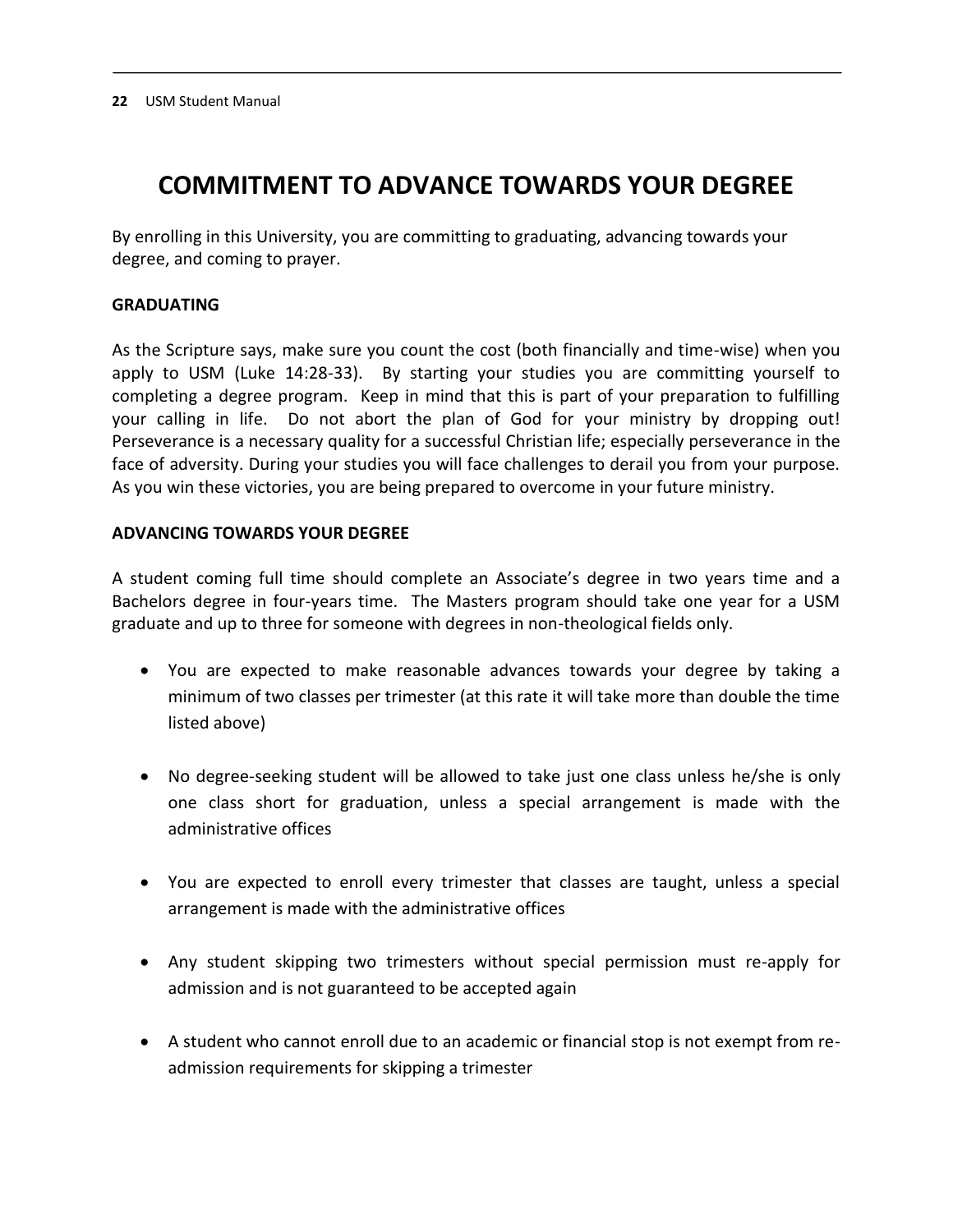#### **COMING TO PRAYER**

As a Christian university preparing students for Christian ministry, it goes without saying that prayer should be a central part of a student's personal life. Moreover, the ministry that occurs in class depends not only on the teacher's commitment to seek God but also on the student's commitment to come spiritually prepared for class. For this reason, students are strongly encouraged to come half an hour before their first class for prayer time.

## **MISCELLANEOUS PROVISIONS**

Written official documents such as registration forms, academic calendars, admissions forms, and this student manual represent the total agreement established between the student and the University; no verbal agreement between the student, the staff, volunteers, or any other persons associated with the workings of the University is binding.

A mistake in one part or component of the agreement between the student and the University will not discredit the validity of the other clauses. If one component or provision is deemed to be invalid, it does not affect the validity of the rest.

During the normal operations and projects carried out by the University, there is always the possibility of an unexpected risk. The student accepts not to hold liable the University of the Supernatural Ministry, King Jesus International Ministry, its officials, directors, agents, employees, or volunteers responsible for any damages to the student or the student's personal property.

#### **PERMISSION TO USE YOUR VOICE OR IMAGE**

When a student registers at the University, he gives the University the legal right to use any photograph, video, voice, or image of the student for advertising, promotions, or any other reason, whether in the form of electronic or printed material, television, newspaper, internet or any other means of communication.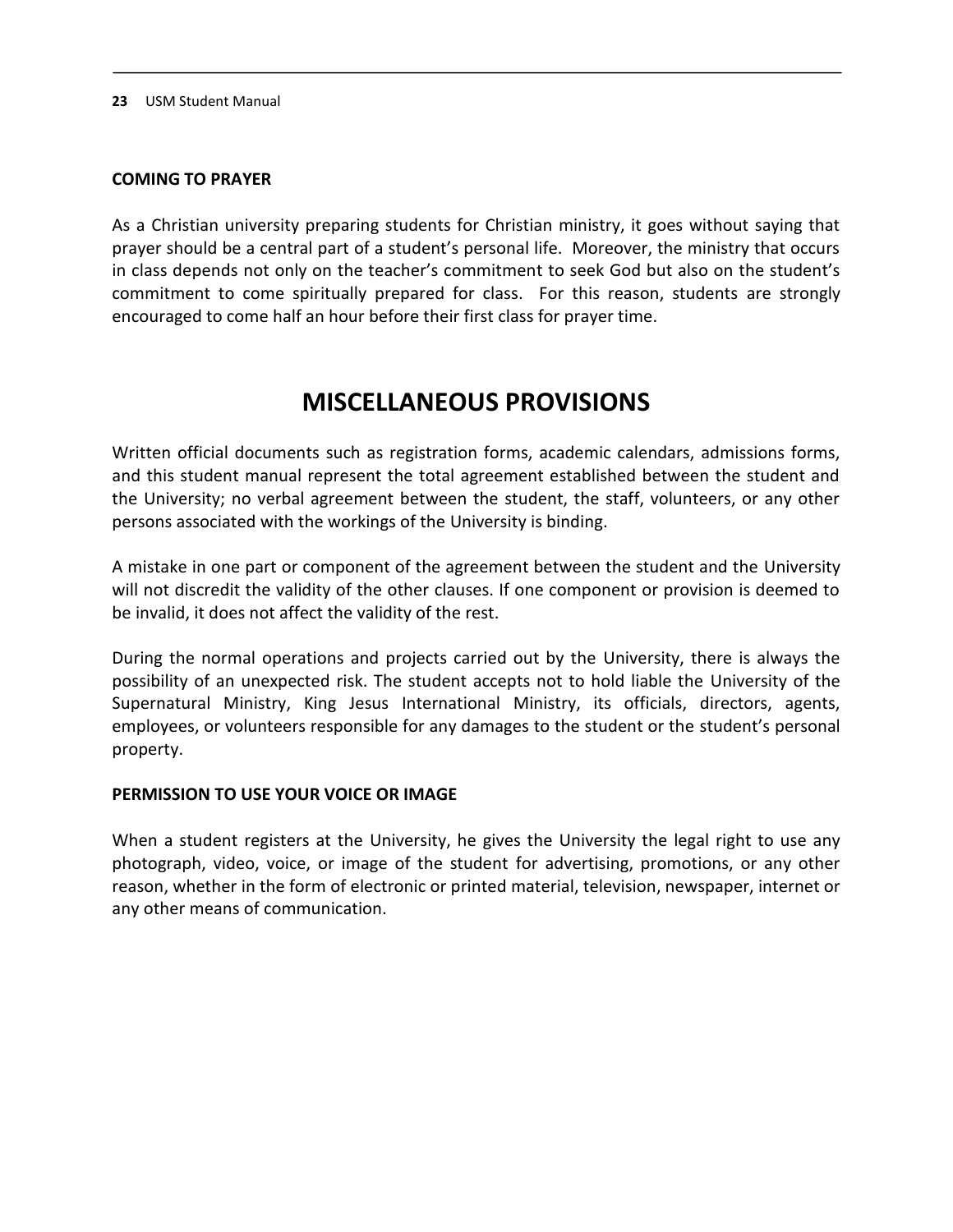

# **FINANCIAL INFORMATION**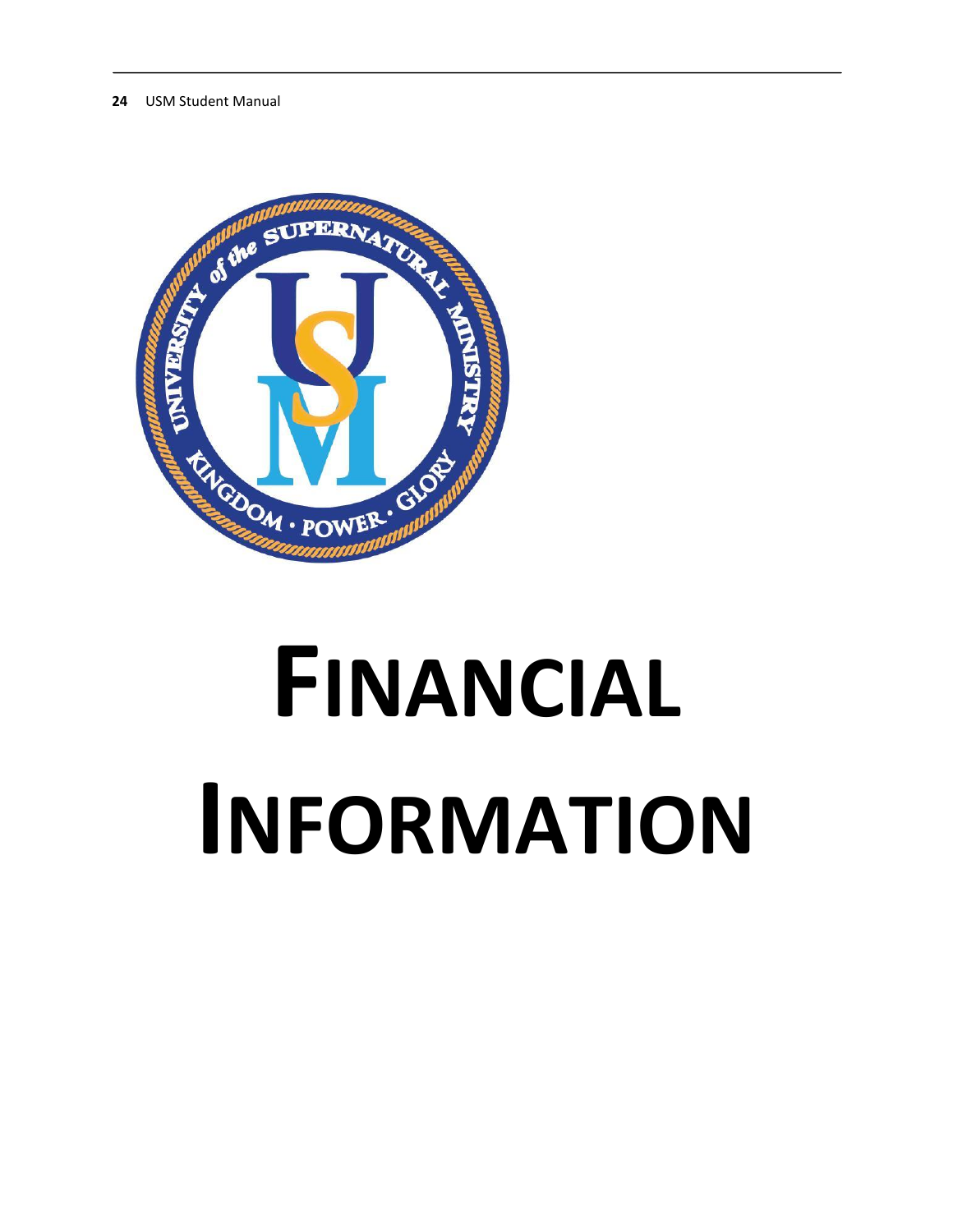## **REGISTRATION AND TUITION FEES**

#### **Fees**

The University fees are as follows:

| <b>Regular Fees</b>        |             |                |
|----------------------------|-------------|----------------|
| Admission                  | \$35        | Non-refundable |
| Undergraduate              | \$65/credit |                |
| <b>Graduate Courses</b>    | \$85/credit |                |
| <b>Graduation fee</b>      | \$75        |                |
| <b>Additional fees</b>     |             |                |
| Lost ID fees               | \$10        |                |
| <b>Official Transcript</b> | 55          |                |
|                            |             |                |

#### **Payment Plan (Available only to on-campus students)**

Payment for classes is made in two parts. Near the beginning of the trimester, the course will be published in the course catalog online system as part "A" of the course. The charge for part "A" will be equal to or slightly greater than half the price of the course and it will contain the material for half of the course. About half way through the trimester, the course will appear in the system catalog online as part "B." The student must purchase part "B" to complete the course. When a student enrolls in part "A" of the course, he (she) is also committed to comply with part "B." Otherwise, the course is not completed, and the student will receive a failing grade. Moreover, the student will have a financial responsibility to the full price of the course (both parts A and B), unless the student has dropped the course online within the period provided in the refund policy of reimbursement.

#### **Payment for Online Students**

Students of the University which take most of their courses on line, or that live in other states of the United States, or live outside of the United States, must pay the full cost of the course at the moment of registration.

#### **Refund Policy**

The charge for processing your admission is non-refundable. If a student is unable to continue with his studies for that trimester, a portion of the tuition fees paid for the classes will be refunded according to the following schedule: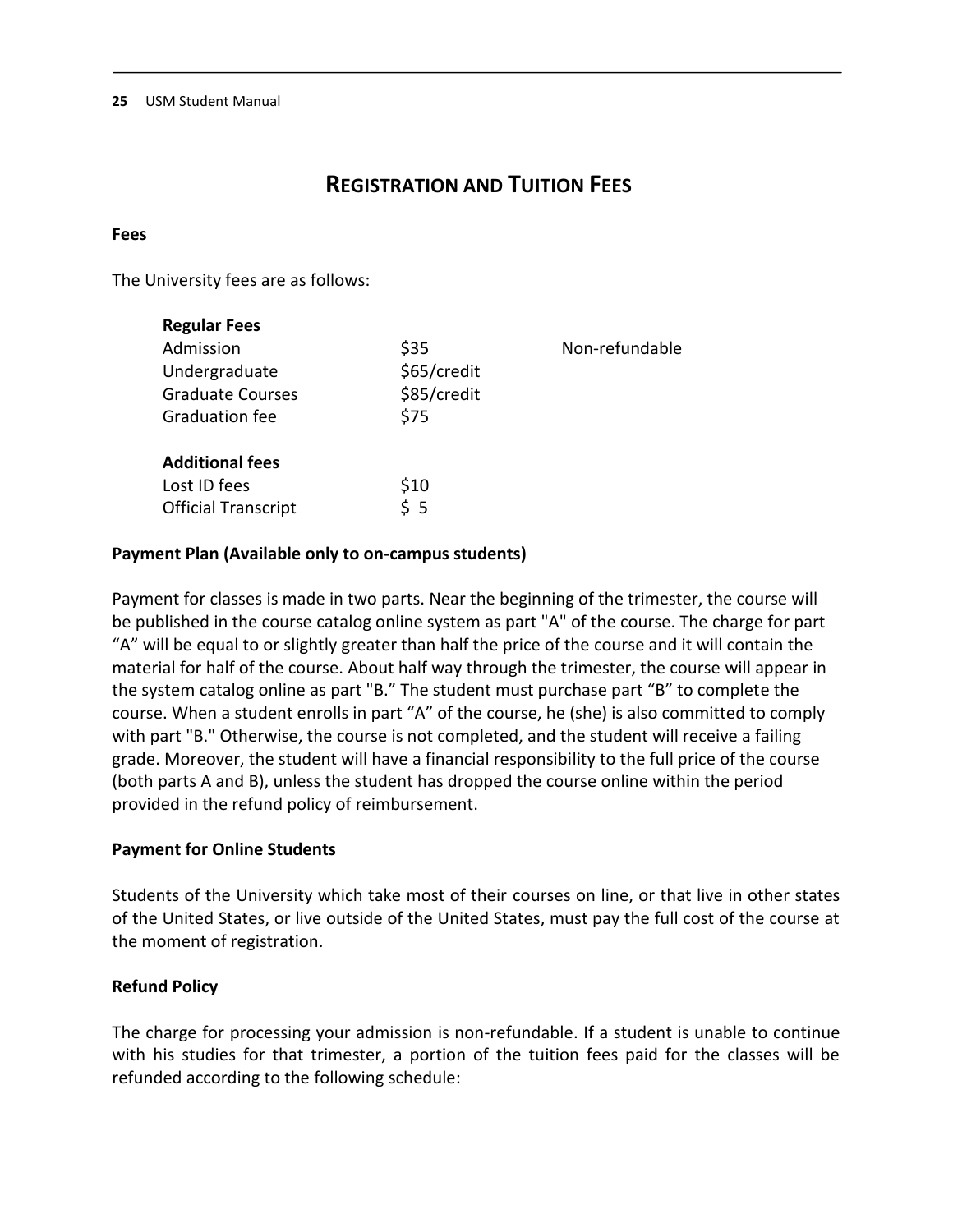| Within five business days after registration: | 100% |
|-----------------------------------------------|------|
| Before the second class:                      | 100% |
| Before the third class:                       | .50% |
| After the third class begins:                 | በ%   |

After the third class, there will be no refunds. A credit balance may be rolled over for the next trimester. As a second option, the credit balance can be returned to the student. All charges will be returned after payment with credit/debit cards are processed and authorized.

Students using the payment plan should note that the rate of reimbursement is for the total price of the course not only for Part A. For students in the payment plan, please note that the percentage of reimbursement is based on the total price of the course.

The trimester is divided in to part A and part B. Part A is due within the first two weeks of the trimester. After the second week of class, there are no refunds of part A paid should you withdraw from the course.

#### **Accounts with Pending Balances**

All costs for classes or activities must be paid in full before registering for the next trimester. Official transcripts, certificates, or diplomas will not be granted to students who have an outstanding balance. If the student is on a payment plan, you are not allowed to attend class until all outstanding balances are paid in full.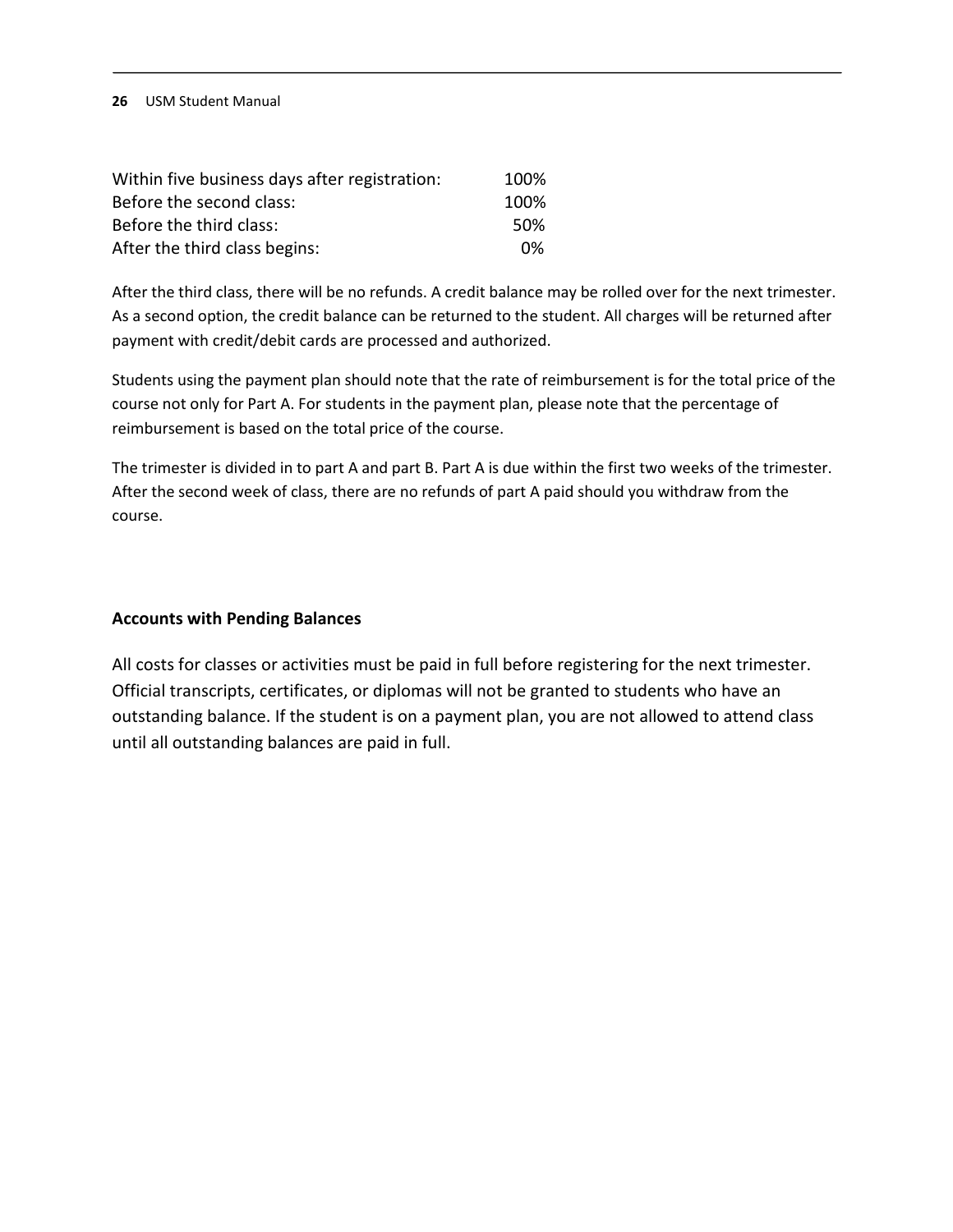

# **ACADEMIC PROGRAMS**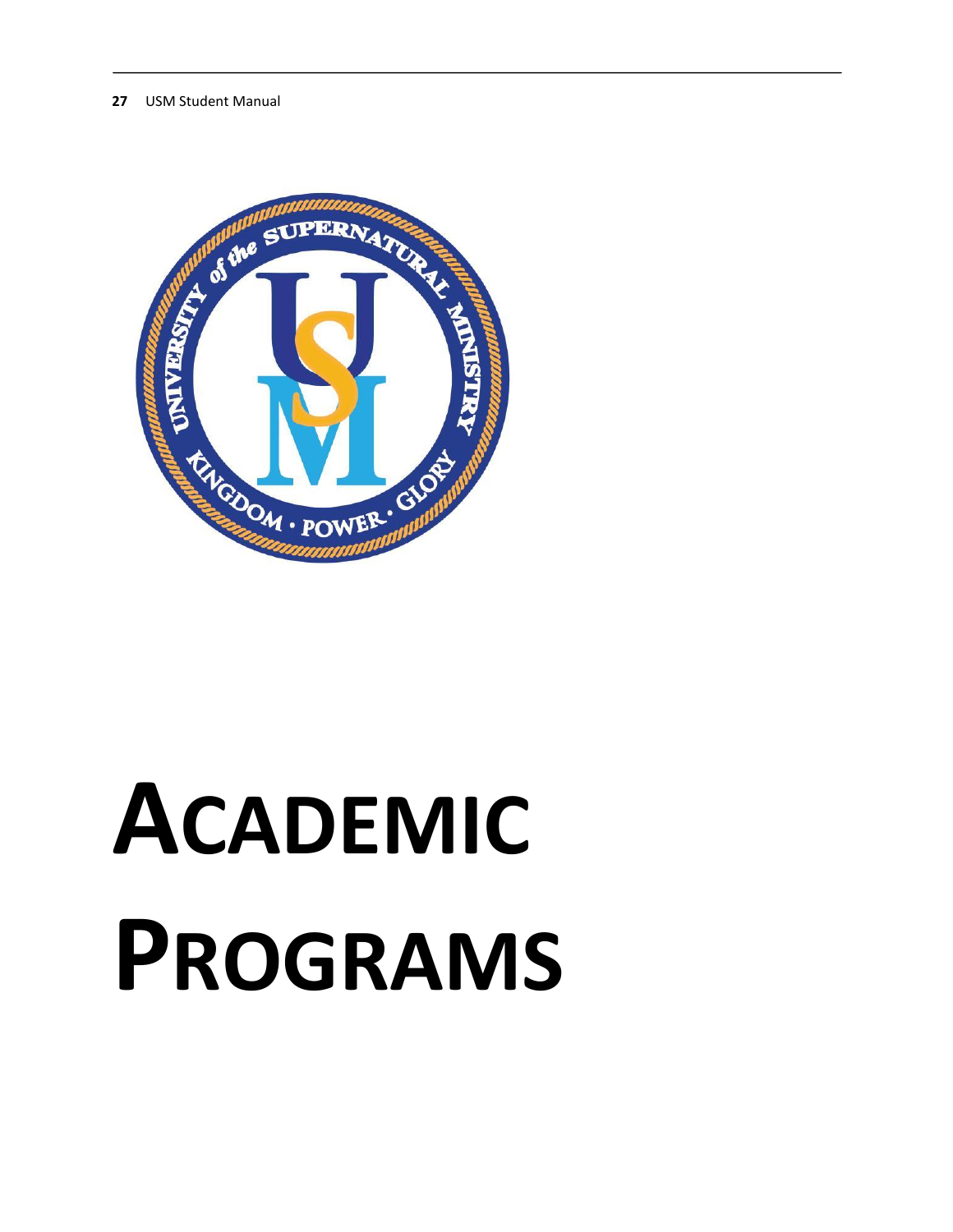## **STUDY PROGRAMS**

#### **Colleges**

The University of the Supernatural Ministry operates two colleges: the College of Ministry and the College of Arts and Music. The College of Ministry focuses on developing people to the fivefold ministry of Ephesians 4:11. The College of Arts and Music focuses on developing worshippers, worship leaders, prophetic worship teams, musicians, and Christian workers for outreach through media.

#### **Curriculum**

The University of the Supernatural Ministry offers a variety of courses designed to help develop the student in the fields listed in this catalog. Classes will include hands-on components where students will work or minister in a specific area to develop skills in those areas. Courses are rated between 0 and 4 credit hours.

#### **Programs**

The University offers Associates and Bachelors Programs, (Masters and Doctoral Programs to come) as follows:

| <b>Associates in Practical Ministry</b>  | (64 credits)            |
|------------------------------------------|-------------------------|
| <b>Bachelors in Ministry</b>             | $(120 \text{ credits})$ |
| <b>Bachelors in Youth Ministry</b>       | (122 credits)           |
| Bachelors in Music and Worship Ministry* | $(124 \text{ credits})$ |
| Bachelors in Media and Communications*   | (coming soon)           |

\*Music and Media are only available on campus and not online.

The University operates on a trimester system with an academic credit given for each 60 minute period in a twelve to thirteen-week course, or its equivalent.

Note: Students who transfer-in general education credits or have graduated from a program that include sufficient general education credits can have their degrees say "Associate of Arts" rather than Associates in Practical Ministry or "Bachelor of Arts" for the Bachelors degree.

In addition to the degree programs, the University offers non-credit certificates of specialization for people who have graduated in other fields. These include: Certificate for Kingdom Business Expansion and Certificate in Praise and Worship. More details on these programs can be found in the online site.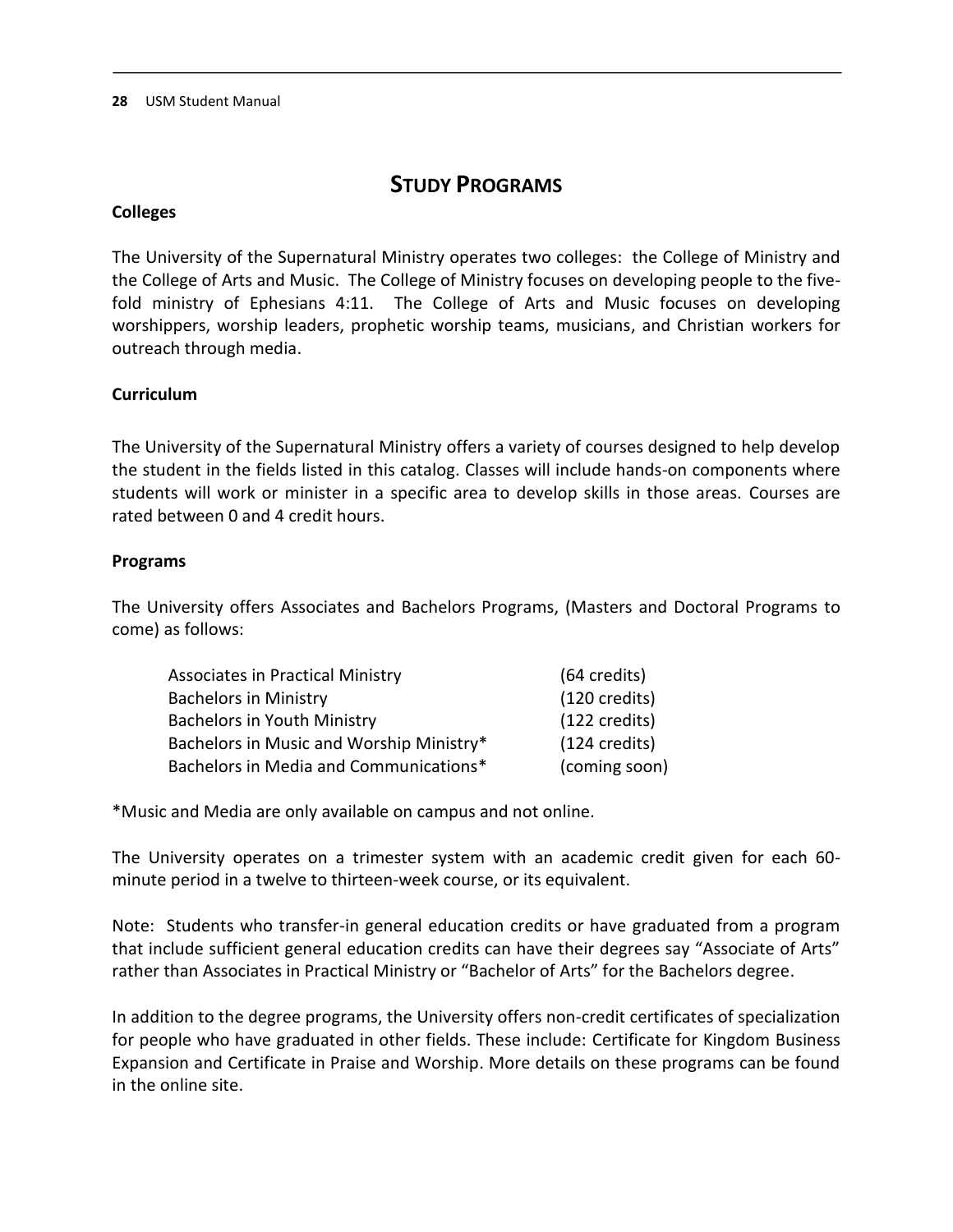## **COURSE LISTING AND DEGREE PLANS**

Degree plans have been designed to prepare students for ministry. The University of the Supernatural Ministry reserves the right to change courses in any degree program to benefit the student's educational experience and/or update courses.

#### **DEGREE PLANS FOR ASSOCIATES IN PRACTICAL MINISTRY PROGRAM**

The degree plan for the Associates in Practical Ministry Program is designed to train Christian workers to fully support existing or new ministries. Anyone interested in taking a lead position such as pastor or minister, rather than a supporting position in a ministry, should complete the Bachelors in Ministry Program.

|                | <b>Supernatural Ministry</b>                                     | <b>Credits</b> |
|----------------|------------------------------------------------------------------|----------------|
| <b>SUP 101</b> | Revelation and Power of the Work of Jesus Christ on the Cross I  | $\overline{2}$ |
| <b>SUP 201</b> | Revelation and Power of the Work of Jesus Christ on the Cross II | $\overline{2}$ |
| <b>SUP 110</b> | Revelation and Power of the Resurrection of Jesus Christ         | $\overline{2}$ |
| <b>SUP 120</b> | Faith I                                                          | $\overline{2}$ |
| <b>SUP 220</b> | Faith II                                                         | $\overline{2}$ |
| <b>SUP 130</b> | Prayer I                                                         | $\overline{3}$ |
| <b>SUP 230</b> | Prayer II                                                        | $\overline{2}$ |
| <b>SUP 140</b> | Evangelism with Miracles I                                       | $\overline{3}$ |
| <b>SUP 260</b> | Evangelism with Miracles II                                      | $\overline{3}$ |
| <b>SUP 210</b> | Inner Healing and Deliverance                                    | $\overline{2}$ |
| <b>SUP 240</b> | Divine Health and Healing                                        | $\overline{2}$ |
| <b>SUP 250</b> | How to Walk in the Supernatural Power of God I                   | $\overline{2}$ |
| <b>SUP 350</b> | How to Walk in the Supernatural Power of God II                  | $\overline{2}$ |
|                | <b>Total Credits in Supernatural Ministry</b>                    | 29             |
|                | Kingdom, Power and Glory                                         |                |
|                |                                                                  | <b>Credits</b> |
| <b>KPG 101</b> | The Apostolic Vision of the House I                              | 3              |
| <b>KPG 201</b> | The Apostolic Vision of the House II                             | $\sqrt{3}$     |
| <b>KPG 210</b> | Kingdom Economic Principles                                      | $\overline{2}$ |
| <b>KPG 330</b> | Kingdom Advancement through Missions                             | 0              |
|                | <b>Total Credits in Kingdom, Power and Glory</b>                 | 8              |
|                | <b>Personal and Ministerial Identity</b>                         | <b>Credits</b> |
| <b>PMI 110</b> | Introduction to the Five-fold Ministry                           | 3              |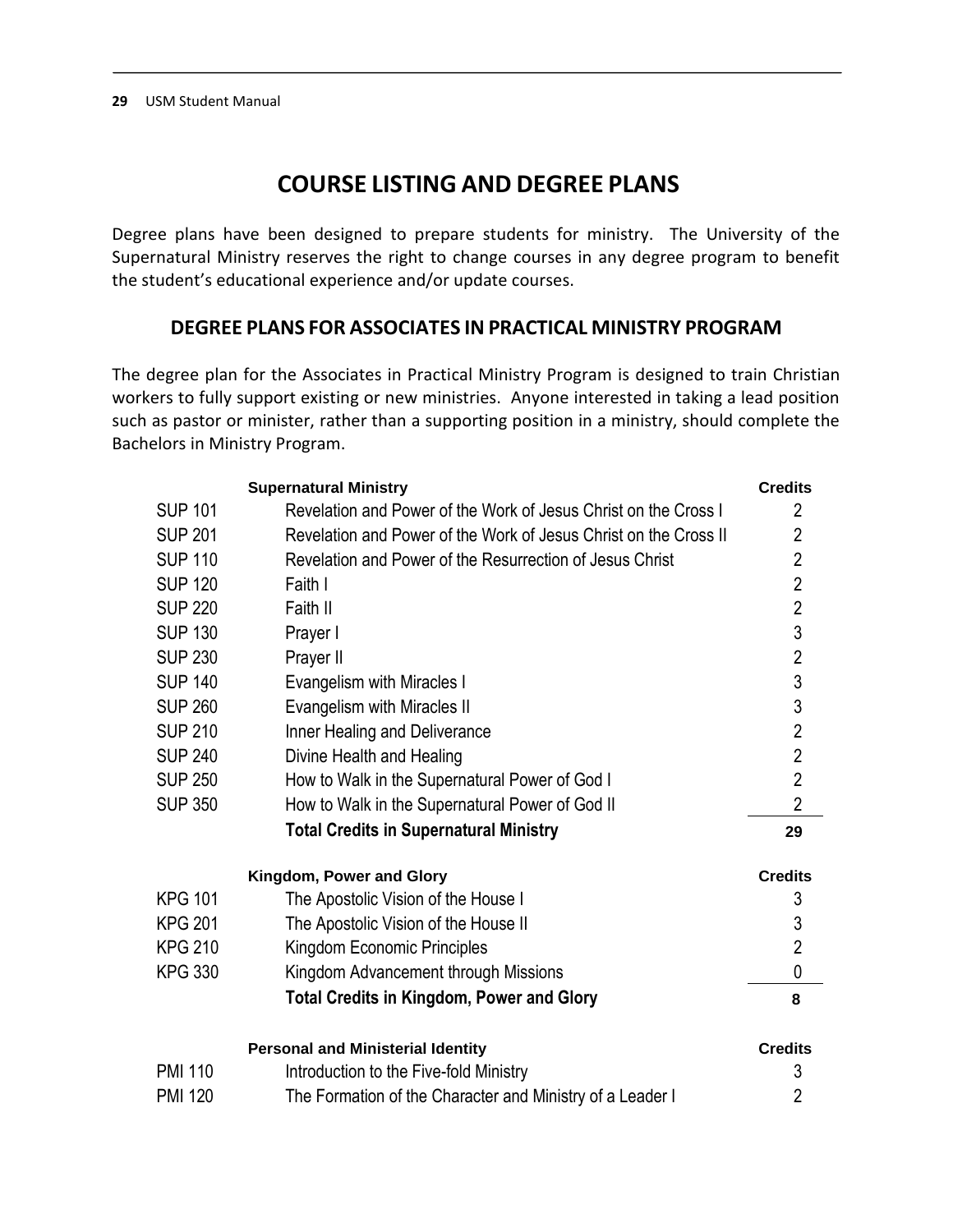| <b>PMI 130</b> | How to Find your Purpose and Calling for your Life I         | $\overline{2}$ |
|----------------|--------------------------------------------------------------|----------------|
| <b>PMI 210</b> | Fathering, Family, Marriage and Children I                   | 3              |
| <b>PMI 220</b> | Transformation through the Renewing of the Mind              | $\overline{2}$ |
|                | <b>Total Credits under Personal and Ministerial Identity</b> | 12             |
|                | <b>General Education</b>                                     | <b>Credits</b> |
| <b>GED 260</b> | The Three Pillars of Health: Diet, Exercise and Rest I       | $\overline{2}$ |
| <b>GED 220</b> | <b>English/Spanish Composition</b>                           | $\overline{2}$ |
|                | <b>Total Credits in General Education</b>                    | 4              |
|                | <b>Revelation and Knowledge of God</b>                       | <b>Credits</b> |
| <b>RKG 210</b> | How to Hear the Voice of God                                 | 2              |
| <b>RKG 310</b> | The Holy Spirit in the Now I                                 | $\overline{2}$ |
|                | <b>Total Credits in Revelation and Knowledge of God</b>      | 4              |
|                | <b>Biblical Revelation</b>                                   | <b>Credits</b> |
| <b>BRV 103</b> | How to Study the Bible                                       | $\overline{2}$ |
| <b>BRV 120</b> | Foundation of the Christian Faith                            | $\overline{2}$ |
|                | Preaching the Gospel of the Kingdom with Revelation and      |                |
| <b>BRV 220</b> | Authority                                                    | 3              |
|                | <b>Total Credits in Biblical Revelation</b>                  | $\overline{7}$ |
|                | <b>Total Credits Associates Program:</b>                     | 64             |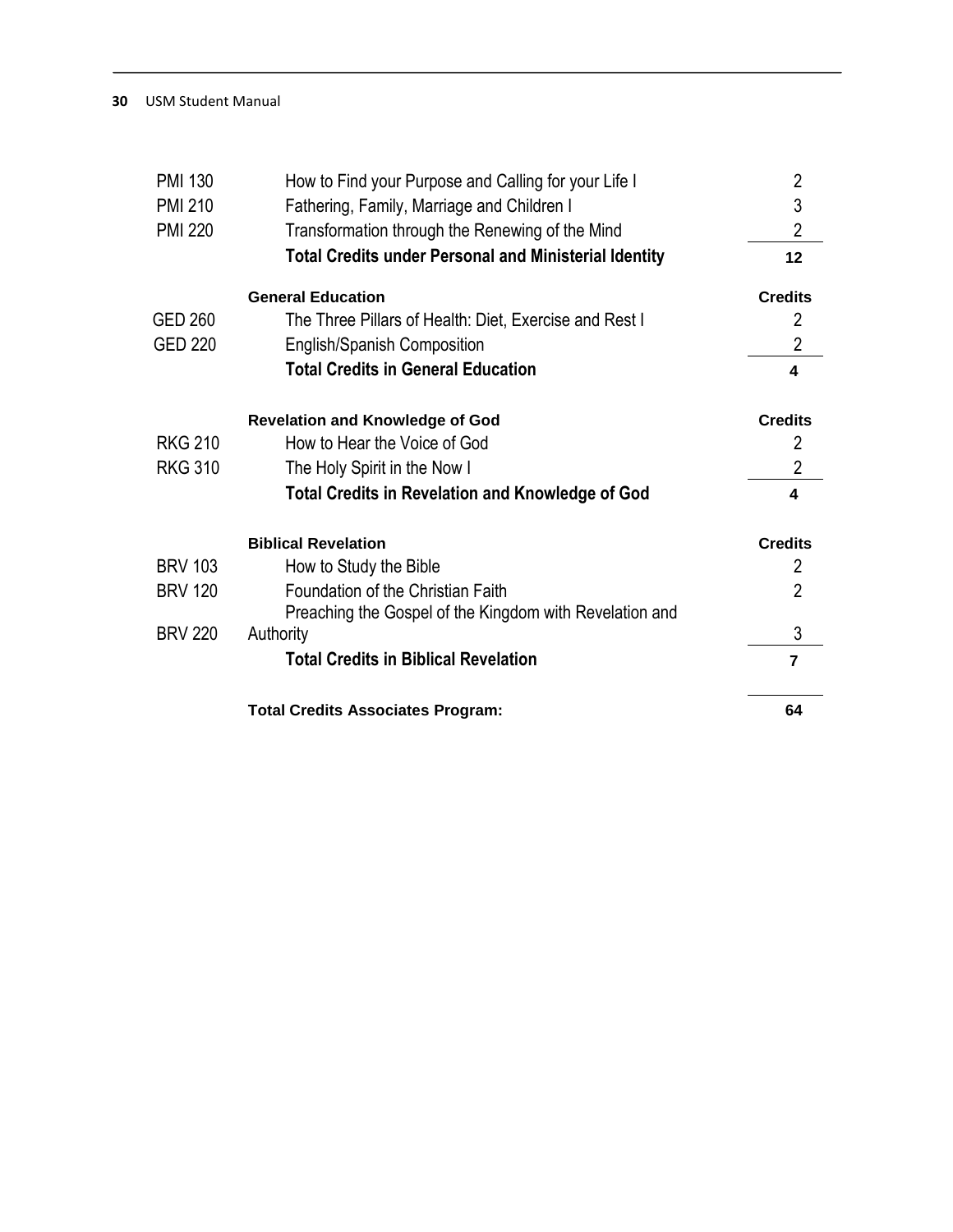## **DEGREE PLAN FOR BACHELORS IN MINISTRY PROGRAM**

The degree plan for Bachelors in Ministry is designed to prepare students to enter or lead in a Christian ministry, church, or parachurch organization.

|                | <b>Supernatural Ministry</b>                                     | <b>Credits</b> |
|----------------|------------------------------------------------------------------|----------------|
| <b>SUP 101</b> | Revelation and Power of the Work of Jesus Christ on the Cross I  | 2              |
| <b>SUP 201</b> | Revelation and Power of the Work of Jesus Christ on the Cross II | $\overline{2}$ |
| <b>SUP 110</b> | Revelation and Power of the Resurrection of Jesus Christ         | $\overline{2}$ |
| <b>SUP 120</b> | Faith I                                                          | $\overline{2}$ |
| <b>SUP 220</b> | Faith II                                                         | $\overline{2}$ |
| <b>SUP 130</b> | Prayer I                                                         | $\mathfrak{Z}$ |
| <b>SUP 230</b> | Prayer II                                                        | $\overline{2}$ |
| <b>SUP 140</b> | Evangelism with Miracles I                                       | 3              |
| <b>SUP 260</b> | Evangelism with Miracles II                                      | 3              |
| <b>SUP 210</b> | Inner Healing and Deliverance                                    | $\overline{2}$ |
| <b>SUP 310</b> | Deliverance, the Children's Bread                                | 3              |
| <b>SUP 240</b> | Divine Health and Healing                                        | $\overline{2}$ |
| <b>SUP 250</b> | How to Walk in the Supernatural Power of God I                   | $\overline{2}$ |
| <b>SUP 350</b> | How to Walk in the Supernatural Power of God II                  | $\overline{2}$ |
| <b>SUP 301</b> | Fasting as a Spiritual Weapon                                    | $\overline{2}$ |
| <b>SUP 320</b> | The Ministry of Intercession                                     | $\overline{2}$ |
| <b>SUP 340</b> | The Gifts of the Holy Spirit, Here and Now I                     | $\overline{2}$ |
| <b>SUP 360</b> | The Gifts of the Holy Spirit, Here and Now II                    | $\overline{2}$ |
|                | <b>Total Credits in Supernatural Ministry</b>                    | 40             |
|                | Kingdom, Power and Glory                                         | <b>Credits</b> |
| <b>KPG 101</b> | The Apostolic Vision of the House I                              | 3              |
| <b>KPG 201</b> | The Apostolic Vision of the House II                             | 3              |
| <b>KPG 210</b> | Kingdom Economic Principles                                      | $\overline{2}$ |
| <b>KPG 220</b> | The Kingdom of Power, Dominion, Expansion and Demonstration I    | 4              |
| <b>KPG 320</b> | The Kingdom of Power, Dominion, Expansion and Demonstration II   | 3              |
| <b>KPG 330</b> | Kingdom Advancement through Missions                             | 0              |
|                | <b>Total Credits in Kingdom, Power and Glory</b>                 | 15             |
|                | <b>Personal Character and Ministerial Identity</b>               | <b>Credits</b> |
| <b>PMI 110</b> | Introduction to the Five-fold Ministry                           | 3              |
| <b>PMI 120</b> | The Formation of the Character and Ministry of a Leader I        | $\overline{2}$ |
| <b>PMI 230</b> | The Formation of the Character and Ministry of a Leader II       | $\overline{2}$ |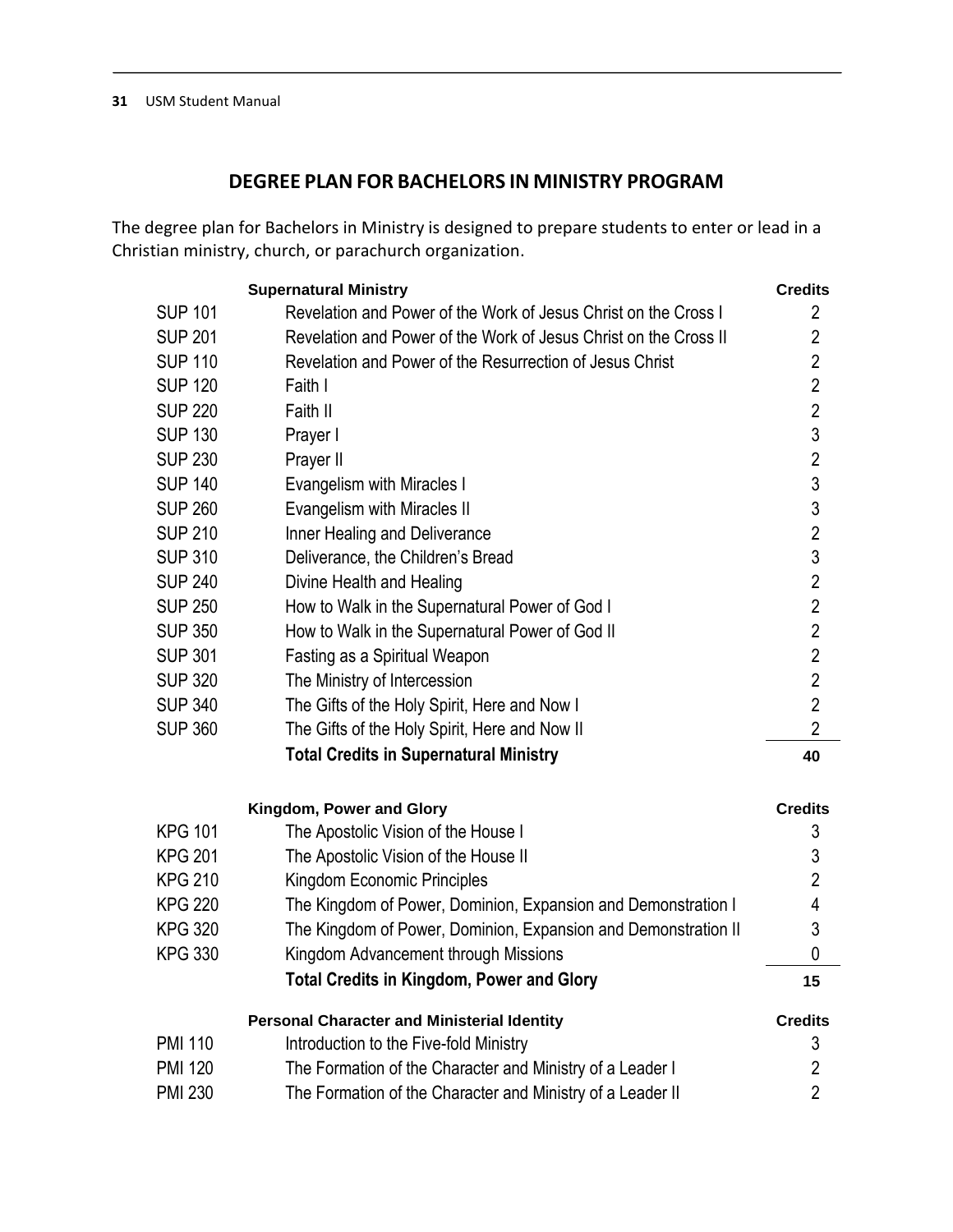| <b>PMI 130</b><br><b>PMI 240</b> | How to Find your Purpose and Calling for your Life I<br>How to Find your Purpose and Calling for your Life II | $\overline{2}$<br>$\overline{2}$ |
|----------------------------------|---------------------------------------------------------------------------------------------------------------|----------------------------------|
| <b>PMI 210</b>                   | Fathering, Family, Marriage and Children I                                                                    | 3                                |
| <b>PMI 310</b>                   | Fathering, Family, Marriage and Children II                                                                   | 3                                |
| <b>PMI 220</b>                   | Transformation through the Renewing of the Mind                                                               | $\overline{2}$<br>3              |
| <b>PMI 320</b>                   | A Covenant of Commitment with God                                                                             | 3                                |
| <b>PMI 330</b>                   | Counseling, Pastoral Care, and Love                                                                           |                                  |
|                                  | <b>Total Credits under Personal Character and Ministerial Identity</b>                                        | 25                               |
|                                  | <b>Revelation and Knowledge of God</b>                                                                        | <b>Credits</b>                   |
| <b>RKG 210</b>                   | How to Hear the Voice of God                                                                                  | $\overline{2}$                   |
| <b>RKG 310</b>                   | The Holy Spirit in the Now I                                                                                  | $\overline{2}$                   |
| <b>RKG 320</b>                   | The Holy Spirit in the Now II                                                                                 | $\overline{2}$                   |
|                                  | <b>Total Credits in Revelation and Knowledge of God</b>                                                       | 6                                |
|                                  | <b>Biblical Revelation</b>                                                                                    | <b>Credits</b>                   |
| <b>BRV 101</b>                   | Old Testament I                                                                                               | $\overline{2}$                   |
| <b>BRV 102</b>                   | Old Testament II                                                                                              | $\overline{2}$                   |
| <b>BRV 120</b>                   | Foundation of the Christian Faith                                                                             | $\overline{2}$                   |
| <b>BRV 201</b>                   | New Testament I                                                                                               | $\overline{2}$                   |
| <b>BRV 202</b>                   | New Testament II                                                                                              | $\overline{2}$                   |
| <b>BRV 220</b>                   | Preaching the Gospel of the Kingdom with Revelation and Authority                                             | 3                                |
| <b>BRV 420</b>                   | End Times and the Book of Revelation                                                                          | $\overline{2}$                   |
|                                  | <b>Total Credits in Biblical Revelation</b>                                                                   | 15                               |
|                                  | <b>General Education</b>                                                                                      | <b>Credits</b>                   |
| <b>MUS 101</b>                   | Introduction to Praise and Worship                                                                            | 2                                |
| <b>MUS 110</b>                   | Introduction to Music                                                                                         | $\overline{2}$                   |
| <b>MUS 220</b>                   | How to Raise a Prophetic Praise and Worship Team                                                              | $\overline{2}$                   |
|                                  | Financial, Legal and Administrative Processes and Procedures for                                              |                                  |
| <b>GED 110</b>                   | <b>Churches and Ministries</b>                                                                                | 4                                |
| <b>GED 220</b>                   | <b>English/Spanish Composition</b>                                                                            | $\overline{2}$                   |
| <b>GED 260</b>                   | The Three Pillars of Health: Diet, Exercise and Rest I                                                        | $\overline{2}$                   |
| <b>GED 460</b>                   | The Three Pillars of Health: Diet, Exercise and Rest II                                                       | $\overline{2}$                   |
| <b>GED 320</b>                   | Introduction to Computers and Technology                                                                      | 3                                |
|                                  | <b>Total Credits in General Education</b>                                                                     | 19                               |
|                                  |                                                                                                               |                                  |

**Total Credits Bachelor in Ministry Program: 120**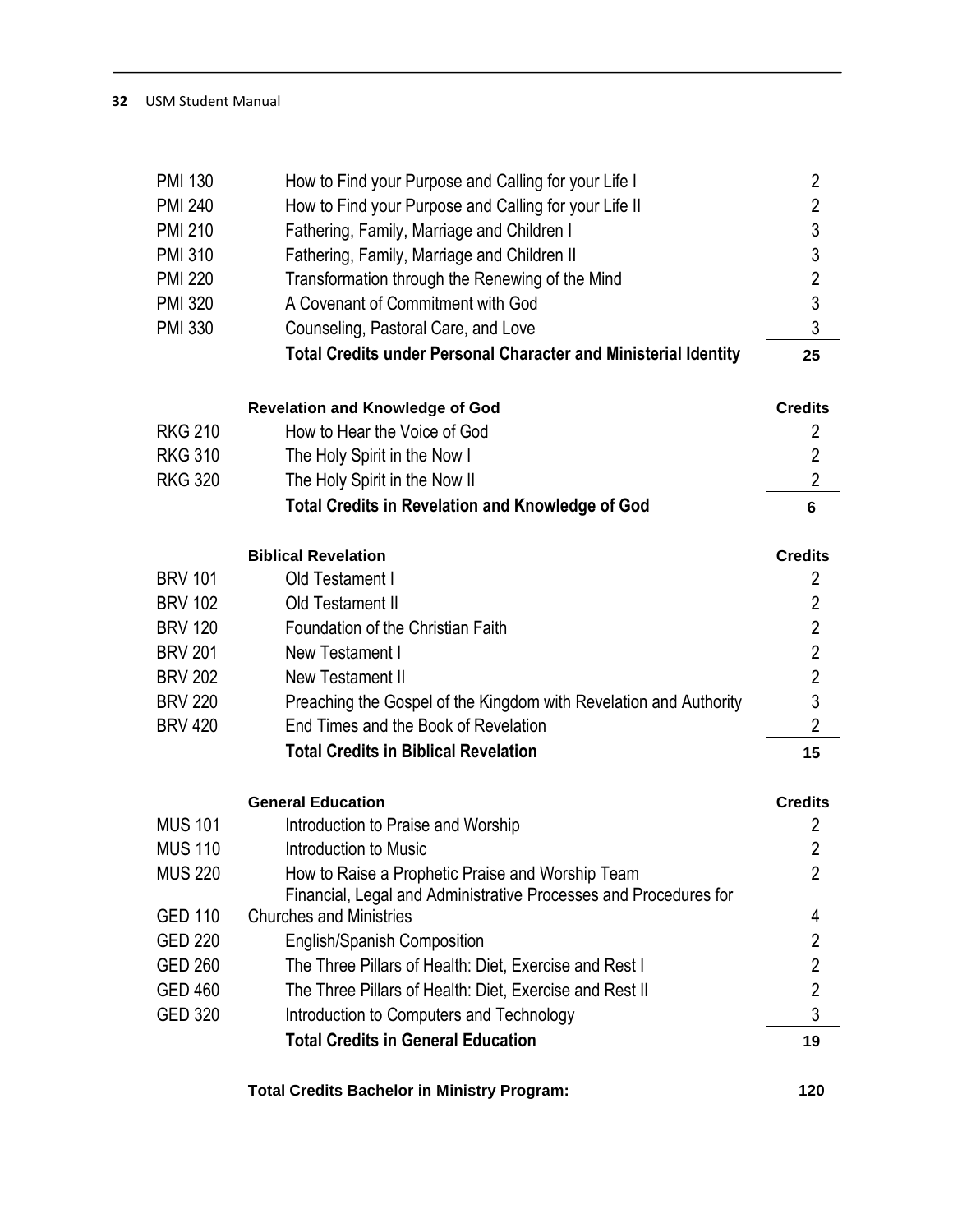## **DEGREE PLANS FOR BACHELORS IN MUSIC AND WORSHIP MINISTRY**

The degree plan for Bachelors in Music and Worship Ministry is designed to prepare students to become lead singers, musicians and worshippers in Christian ministry.

|                | <b>Supernatural Ministry</b>                                     | <b>Credits</b> |
|----------------|------------------------------------------------------------------|----------------|
| <b>SUP 101</b> | Revelation and Power of the Work of Jesus Christ on the Cross I  | $\overline{2}$ |
| <b>SUP 201</b> | Revelation and Power of the Work of Jesus Christ on the Cross II | $\overline{2}$ |
| <b>SUP 110</b> | Revelation and Power of the Resurrection of Jesus Christ         | $\overline{2}$ |
| <b>SUP 120</b> | Faith I                                                          | $\overline{2}$ |
| <b>SUP 220</b> | Faith II                                                         | $\overline{2}$ |
| <b>SUP 130</b> | Prayer I                                                         | $\overline{3}$ |
| <b>SUP 230</b> | Prayer II                                                        | $\overline{2}$ |
| <b>SUP 140</b> | Evangelism with Miracles I                                       | 3              |
| <b>SUP 260</b> | Evangelism with Miracles II                                      | 3              |
| <b>SUP 210</b> | Inner Healing and Deliverance                                    | $\overline{2}$ |
| <b>SUP 240</b> | Divine Health and Healing                                        | $\overline{2}$ |
| <b>SUP 250</b> | How to Walk in the Supernatural Power of God I                   | $\overline{2}$ |
|                | <b>Total Credits in Supernatural Ministry</b>                    | 27             |
|                | Kingdom, Power and Glory                                         | <b>Credits</b> |
| <b>KPG 101</b> | The Apostolic Vision of the House I                              | 3              |
| <b>KPG 201</b> | The Apostolic Vision of the House II                             | 3              |
| <b>KPG 330</b> | Kingdom Advancement through Missions                             | $\mathbf 0$    |
|                | <b>Total Credits in Kingdom, Power and Glory</b>                 | 6              |
|                | <b>Personal and Ministerial Identity</b>                         | <b>Credits</b> |
| <b>PMI 110</b> | Introduction to the Five-fold Ministry                           | 3              |
| <b>PMI 120</b> | The Formation of the Character and Ministry of a Leader I        | $\overline{2}$ |
| <b>PMI 130</b> | How to Find your Purpose and Calling for your Life I             | $\overline{c}$ |
| <b>PMI 210</b> | Fathering, Family, Marriage and Children I                       | $\overline{3}$ |
| <b>PMI 220</b> | Transformation through the Renewing of the Mind                  | $\overline{2}$ |
|                | <b>Total Credits under Personal and Ministerial Identity</b>     | 12             |
|                | <b>Revelation and Knowledge of God</b>                           | <b>Credits</b> |
| RKG 210        | How to Hear the Voice of God                                     | $\overline{2}$ |
| <b>RKG 310</b> | The Holy Spirit in the Now I                                     | $\overline{2}$ |
|                | <b>Total Credits in Revelation and Knowledge of God</b>          | $\overline{2}$ |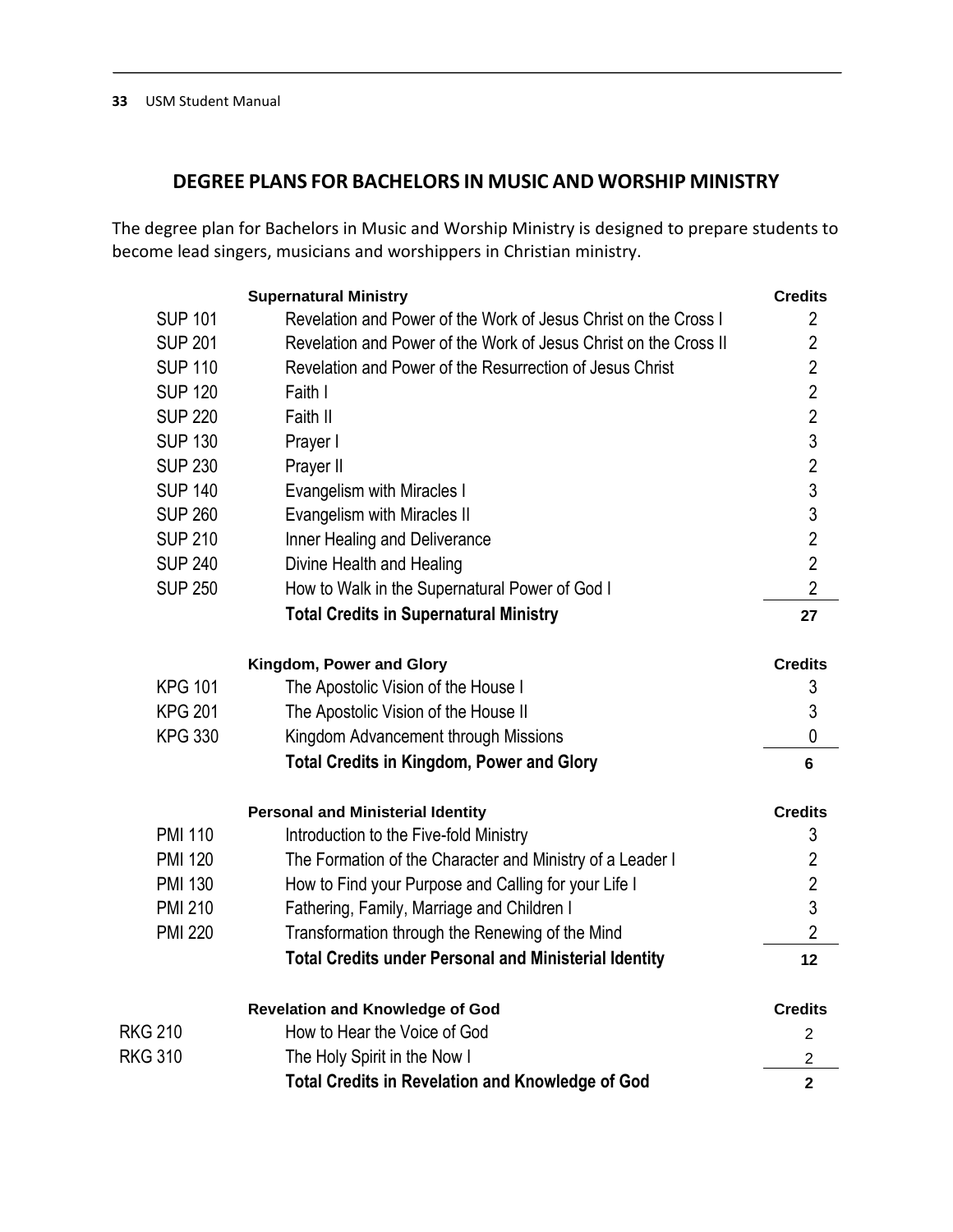|                | <b>Biblical Revelation</b>                                        | <b>Credits</b> |
|----------------|-------------------------------------------------------------------|----------------|
| <b>BRV 103</b> | How to Study the Bible                                            | $\overline{2}$ |
| <b>BRV 120</b> | Foundation of the Christian Faith                                 | $\overline{2}$ |
| <b>BRV 220</b> | Preaching the Gospel of the Kingdom with Revelation and Authority | $\mathfrak{Z}$ |
|                | <b>Total Credits in Biblical Revelation</b>                       | $\overline{7}$ |
|                |                                                                   |                |
| <b>MUS 110</b> | Introduction to Praise and Worship                                | $\overline{c}$ |
| <b>MUS 220</b> | How to Raise a Prophetic Praise and Worship Team                  | $\overline{2}$ |
| <b>MUS 230</b> | How to Build an Atmosphere of Worship to Bring His Presence       | 3              |
| <b>MUS 240</b> | How to be a Lead Singer and Flow with the Pastor                  | 3              |
| <b>MUS 310</b> | Artistic and Musical Language I                                   | 3              |
| <b>MUS 320</b> | Artistic and Musical Language II                                  | 3              |
| <b>MUS 330</b> | History of Music I                                                | 3              |
| <b>MUS 340</b> | Principal Instrument I                                            | 3              |
| <b>MUS 350</b> | Artistic and Musical Language III                                 | 3              |
| <b>MUS 360</b> | History of Music II                                               | 3              |
| <b>MUS 370</b> | Principal Instrument II                                           | 3              |
| <b>MUS 380</b> | <b>Complementary Piano I</b>                                      | 3              |
| <b>MUS 410</b> | <b>Musical Aesthetics</b>                                         | 3              |
| <b>MUS 420</b> | Complementary Piano II                                            | 3              |
| <b>MUS 430</b> | Principal Instrument III                                          | 3              |
| <b>MUS 440</b> | Harmony I                                                         | 3              |
| <b>MUS 450</b> | Secondary Instrument                                              | 3              |
| <b>MUS 460</b> | <b>Complementary Piano III</b>                                    | 3              |
| <b>MUS 470</b> | Principal Instrument IV                                           | 3              |
| <b>MUS 480</b> | Harmony II                                                        | 3              |
| <b>MUS 490</b> | Harmony III                                                       | 3              |
| <b>MUS 510</b> | Principal Instrument V                                            | 3              |
| <b>MUS 520</b> | Principal Instrument VI (Thesis)                                  | 3              |
| <b>MUS 530</b> | Principal Instrument VII (Thesis)                                 | 3              |
|                | <b>Total Credits in Music</b>                                     | 70             |

**Total Credits Bachelors in Music Program: 124**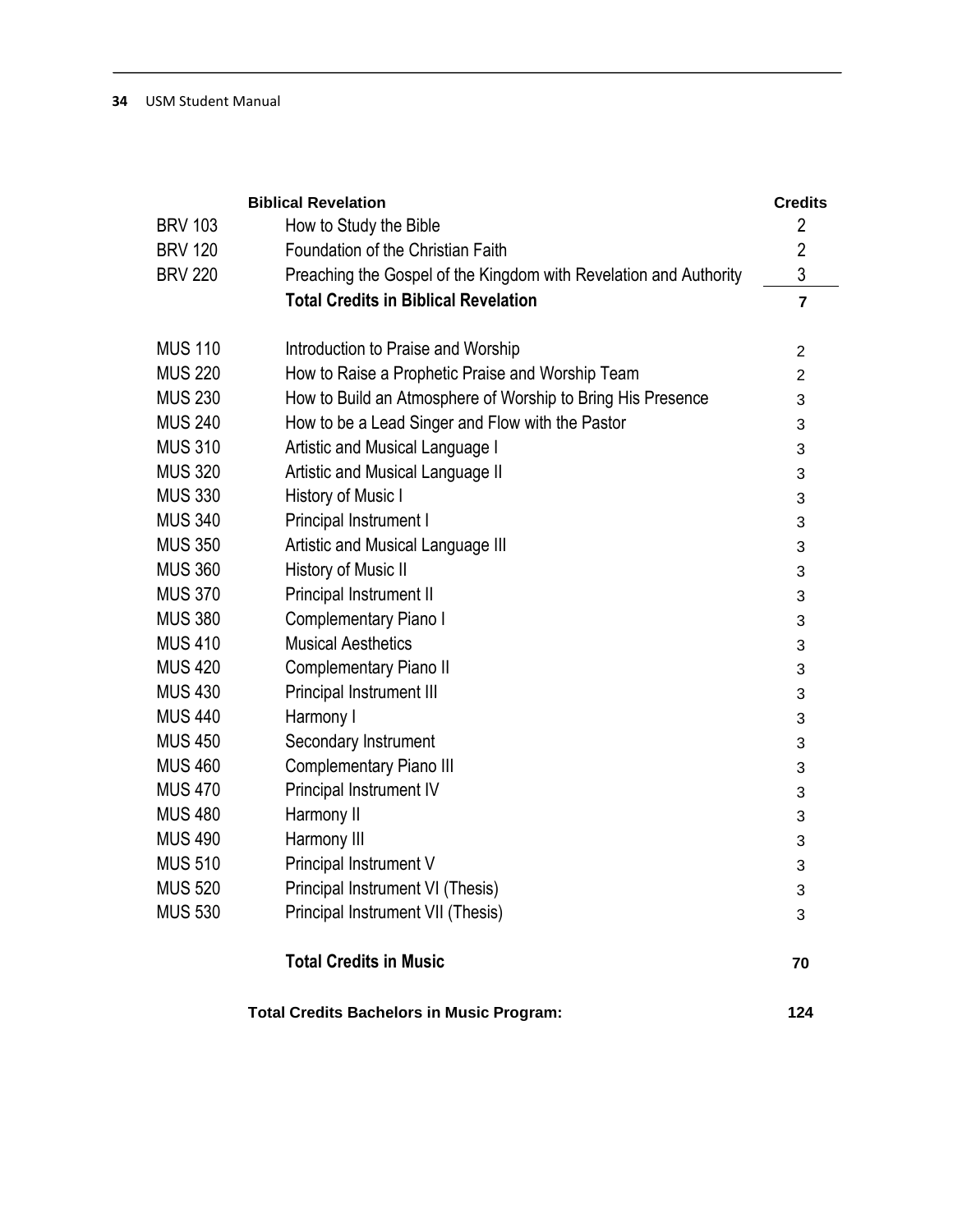## **DEGREE PLAN FOR BACHELORS IN YOUTH MINISTRY PROGRAM**

The degree plan for Bachelors in Youth Ministry is designed to prepare students to become youth pastors and ministers that are aware of the issues faced by today's youth.

|                | <b>Supernatural Ministry</b>                                     | <b>Credits</b> |
|----------------|------------------------------------------------------------------|----------------|
| <b>SUP 101</b> | Revelation and Power of the Work of Jesus Christ on the Cross I  | 2              |
| <b>SUP 201</b> | Revelation and Power of the Work of Jesus Christ on the Cross II | 2              |
| <b>SUP 110</b> | Revelation and Power of the Resurrection of Jesus Christ         | $\overline{2}$ |
| <b>SUP 120</b> | Faith I                                                          | $\overline{2}$ |
| <b>SUP 220</b> | Faith II                                                         | $\overline{2}$ |
| <b>SUP 130</b> | Prayer I                                                         | 3              |
| <b>SUP 230</b> | Prayer II                                                        | $\overline{2}$ |
| <b>SUP 140</b> | Evangelism with Miracles I                                       | $\mathfrak{S}$ |
| <b>SUP 260</b> | Evangelism with Miracles II                                      | 3              |
| <b>SUP 210</b> | Inner Healing and Deliverance                                    | $\overline{2}$ |
| <b>SUP 310</b> | Deliverance, the Children's Bread                                | 3              |
| <b>SUP 240</b> | Divine Health and Healing                                        | $\overline{2}$ |
| <b>SUP 250</b> | How to Walk in the Supernatural Power of God I                   | $\overline{2}$ |
| <b>SUP 350</b> | How to Walk in the Supernatural Power of God II                  | $\overline{2}$ |
| <b>SUP 301</b> | Fasting as a Spiritual Weapon                                    | $\overline{2}$ |
| <b>SUP 320</b> | The Ministry of Intercession                                     | $\overline{2}$ |
| <b>SUP 340</b> | The Gifts of the Holy Spirit, Here and Now I                     | $\overline{2}$ |
| <b>SUP 360</b> | The Gifts of the Holy Spirit, Here and Now II                    | $\overline{2}$ |
|                | <b>Total Credits in Supernatural Ministry</b>                    | 40             |
|                | Kingdom, Power and Glory                                         | <b>Credits</b> |
| <b>KPG 101</b> | The Apostolic Vision of the House I                              | 3              |
| <b>KPG 201</b> | The Apostolic Vision of the House II                             | 3              |
| <b>KPG 210</b> | Kingdom Economic Principles                                      | $\overline{2}$ |
| <b>KPG 220</b> | The Kingdom of Power, Dominion, Expansion and Demonstration I    | 4              |
| <b>KPG 320</b> | The Kingdom of Power, Dominion, Expansion and Demonstration II   | 3              |
| <b>KPG 330</b> | Kingdom Advancement through Missions                             | 0              |
|                | <b>Total Credits in Kingdom, Power and Glory</b>                 | 15             |
|                | <b>Personal Character and Ministerial Identity</b>               | <b>Credits</b> |
| <b>PMI 110</b> | Introduction to the Five-fold Ministry                           | 3              |
| <b>PMI 120</b> | The Formation of the Character and Ministry of a Leader I        | 2              |
| <b>PMI 230</b> | The Formation of the Character and Ministry of a Leader II       | $\overline{2}$ |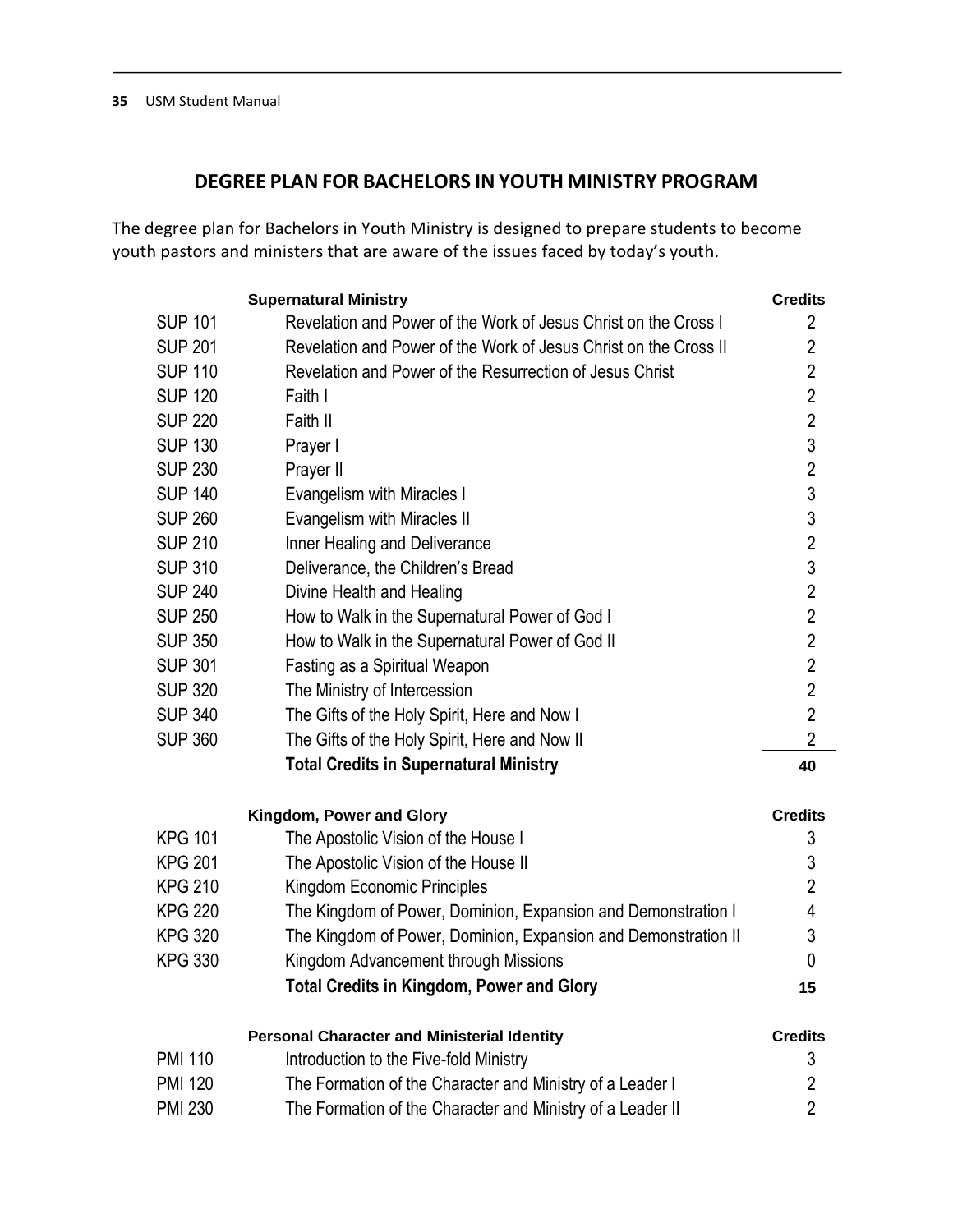| <b>PMI 130</b> | How to Find your Purpose and Calling for your Life I                   | $\overline{2}$ |
|----------------|------------------------------------------------------------------------|----------------|
| <b>PMI 240</b> | How to Find your Purpose and Calling for your Life II                  | $\overline{2}$ |
| <b>PMI 210</b> | Fathering, Family, Marriage and Children I                             | 3              |
| <b>PMI 310</b> | Fathering, Family, Marriage and Children II                            | $\sqrt{3}$     |
| <b>PMI 220</b> | Transformation through the Renewing of the Mind                        | $\overline{2}$ |
| <b>PMI 320</b> | A Covenant of Commitment with God                                      | 3              |
| <b>PMI 330</b> | Counseling, Pastoral Care, and Love                                    | 3              |
|                | <b>Total Credits under Personal Character and Ministerial Identity</b> | 25             |
|                | <b>Revelation and Knowledge of God</b>                                 | <b>Credits</b> |
| <b>RKG 210</b> | How to Hear the Voice of God                                           | $\overline{2}$ |
| <b>RKG 310</b> | The Holy Spirit in the Now I                                           | 2              |
| <b>RKG 320</b> | The Holy Spirit in the Now II                                          | 2              |
|                | <b>Total Credits in Revelation and Knowledge of God</b>                | 6              |
|                | <b>Youth Ministry Concentration</b>                                    | <b>Credits</b> |
| <b>BRV 320</b> | The Preaching of the Gospel of the Kingdom to the Modern World         | 2              |
| <b>BRV 330</b> | Defending the Faith in Modern Times                                    | $\overline{2}$ |
| <b>GED 340</b> | Science in the 21st Century                                            | $\overline{2}$ |
| <b>PMI 340</b> | Problems and Solutions to the Issues Faced by Today's Youth            | $\overline{2}$ |
| <b>PRA 420</b> | <b>Youth Ministry</b>                                                  | 1              |
| <b>PRA 430</b> | <b>Children's Ministry</b>                                             | 1              |
| <b>PMI 440</b> | Ministering to Today's Youth                                           | 1              |
| <b>PMI 450</b> | <b>Effective Children's Ministry</b>                                   | 1              |
|                | <b>Total Credits in Youth Ministry Concentration</b>                   | 12             |
|                | <b>Biblical Revelation</b>                                             | <b>Credits</b> |
| <b>BRV 101</b> | Old Testament I                                                        | 2              |
| <b>BRV 102</b> | Old Testament II                                                       | 2              |
| <b>BRV 120</b> | Foundation of the Christian Faith                                      | $\overline{2}$ |
| <b>BRV 201</b> | New Testament I                                                        | 2              |
| <b>BRV 202</b> | New Testament II                                                       | 2              |
| <b>BRV 220</b> | Preaching the Gospel of the Kingdom with Revelation and Authority      | 3              |
|                | <b>Total Credits in Biblical Revelation</b>                            | 13             |
|                | <b>General Education</b>                                               | <b>Credits</b> |
| <b>MUS 101</b> | Introduction to Praise and Worship                                     | 2              |
| <b>GED 220</b> | <b>English/Spanish Composition</b>                                     | 2              |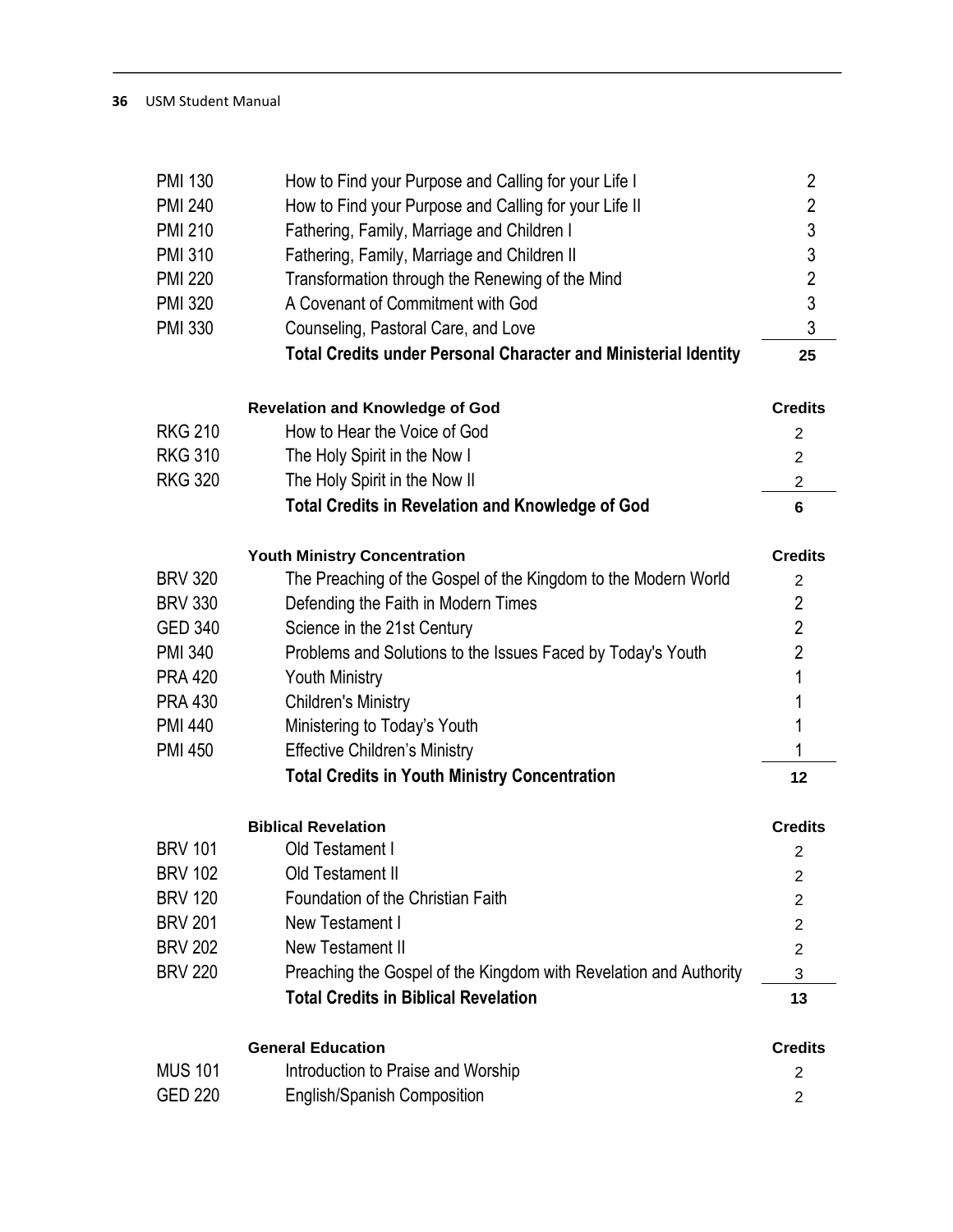|         | <b>Total Credits Bachelor in Youth Ministry Program:</b> | 122 |
|---------|----------------------------------------------------------|-----|
|         | <b>Total Credits in General Education</b>                | 11  |
| GED 460 | The Three Pillars of Health: Diet, Exercise and Rest II  | 2   |
| GED 320 | Introduction to Computers and Technology                 | 3   |
| GED 260 | The Three Pillars of Health: Diet, Exercise and Rest I   | 2   |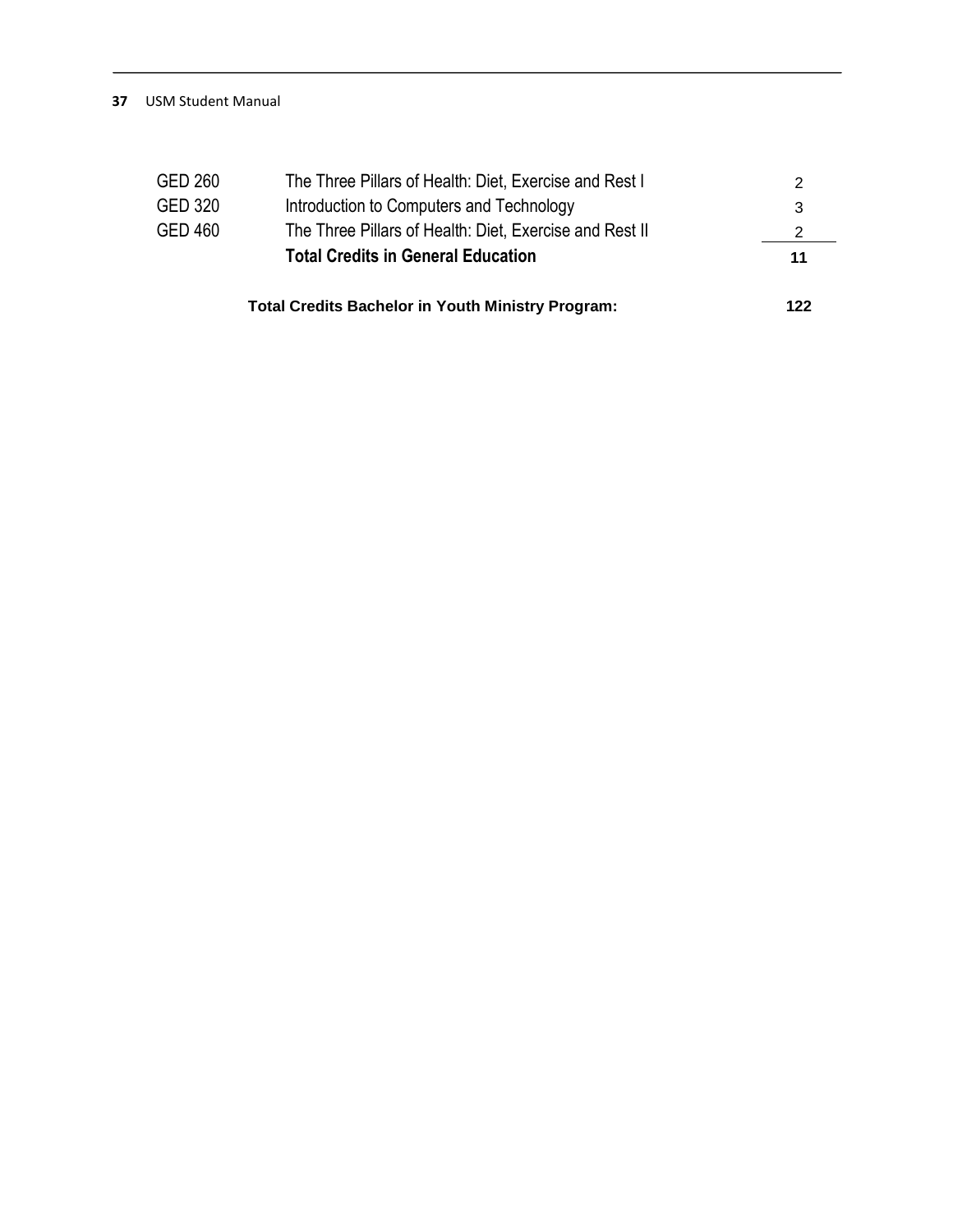

# **FACULTY AND STAFF**